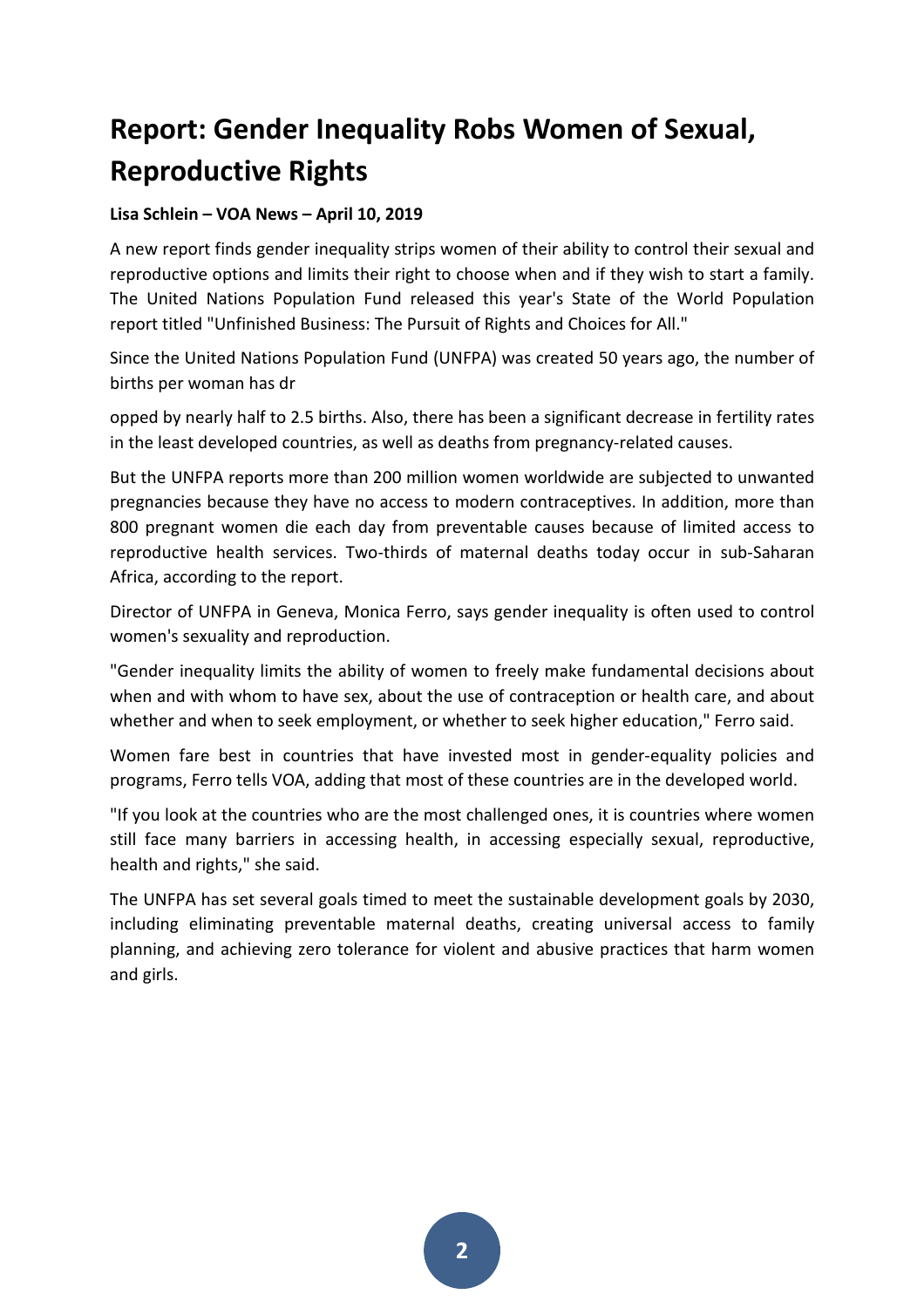### **Tongue-tied**

#### **By Ragnar Joasson, The Guardian, October 26 , 2018**

"Coffee and kleina," reads a sign at a coffee shop in Reykjavik. Not so many years ago, such a billboard would simply have read: "*Kaffi og kleina*" – in the language of the Vikings, the official language of Iceland.

It is a privilege of the few to be able to read and write Icelandic, a language understood by only around 400,000 people worldwide. Icelandic, in which the historic Sagas were written in the 13th century, has changed so little since then on our small and isolated island, that we can still more or less read them as they were first written.

But Iceland is not so isolated anymore, and there are signs its language is facing challenges never seen before. Following the economic crash of 2008, and the subsequent collapse of the Icelandic currency (making Iceland a much cheaper destination than before), tourism has emerged as the largest industry, with 2.5 million tourists expected to visit a country of 350,000 people this year alone.

And everyone is catering to the tourists in English, of course. The importance of tourists to the economy is rapidly making English not only a second language in the service industry, but almost the first language.

There are other warning signs. Icelanders have always been very proud of their literary heritage, boasting that we write and read a lot of books. However, Icelanders bought 47% fewer books in 2017 than they did in 2010

Will Icelandic soon become the second language of Icelanders? All languages evolve, but so far we have managed to help Icelandic adapt to technological changes by creating new words for modern inventions such as the telephone (sími), TV (sjónvarp), email (tölvupóstur) and computer (tölva). Further evolution is inevitable. But with the ubiquity of English, is the Icelandic language at risk of disappearing more or less completely?

And this leads to the question: what value does a language have? If it is in danger, should we make an effort to save it?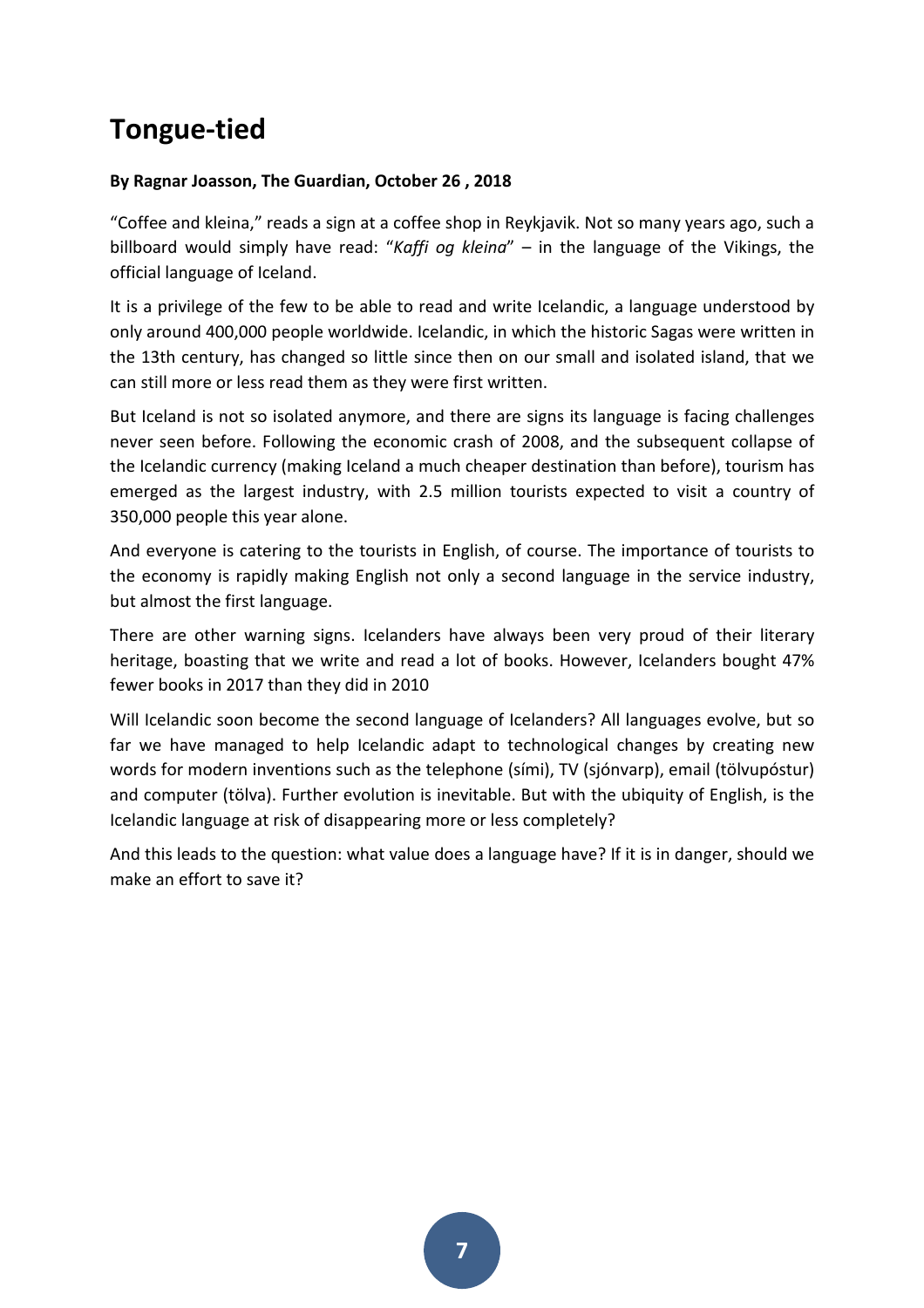## **Antarctica's melt quickens, risks meters of sea level rise: study**

#### **Reuters, January 14, 2019**

OSLO (Reuters) - Antarctica's annual ice losses have accelerated six-fold in the past 40 years in a trend that could push sea levels meters higher in coming centuries amid man-made global warming, scientists said on Monday.

They said the East Antarctic ice sheet is thawing at the fringes and adding to rising seas, unlike many past reports which have concluded that the eastern sheet has so far resisted a melt seen on the western side. Ice losses from the frozen continent surged to a net 252 billion tonnes a year in the period 2009-17 from an average 40 billion tonnes from 1979-90, according to the study in the U.S. journal Proceedings of the National Academy of Sciences (PNAS).

Overall, the scientists said that the melt of Antarctica added water equivalent to 13.2 millimeters (0.5 inch) of sea level rise over the past four decades.

"That's just the tip of the iceberg, so to speak," said Eric Rignot, a professor of Earth system science at the University of California, Irvine, who led other scientists in France, the Netherlands and the United States. "As the Antarctic ice sheet continues to melt away, we expect multi-metre sea level rise from Antarctica in the coming centuries" with continued man-made global warming, he wrote in a statement. Global sea levels have risen about 20 centimeters (8 inches) in the past century and many other studies have shown a faster thaw from Greenland to Antarctica, threatening coasts from Bangladesh to Florida and cities from London to Shanghai.

 The gap was mainly because the PNAS study estimated that East Antarctica lost 57 billion tonnes over the period compared to a 5 billion tonne gain in last year's estimates. Ice sheets can gain mass if snowfall exceeds losses of ice. Antarctica contains enough ice to raise global sea levels by 57 meters if it ever all melted, a process that would require far higher temperatures than now and thousands of years.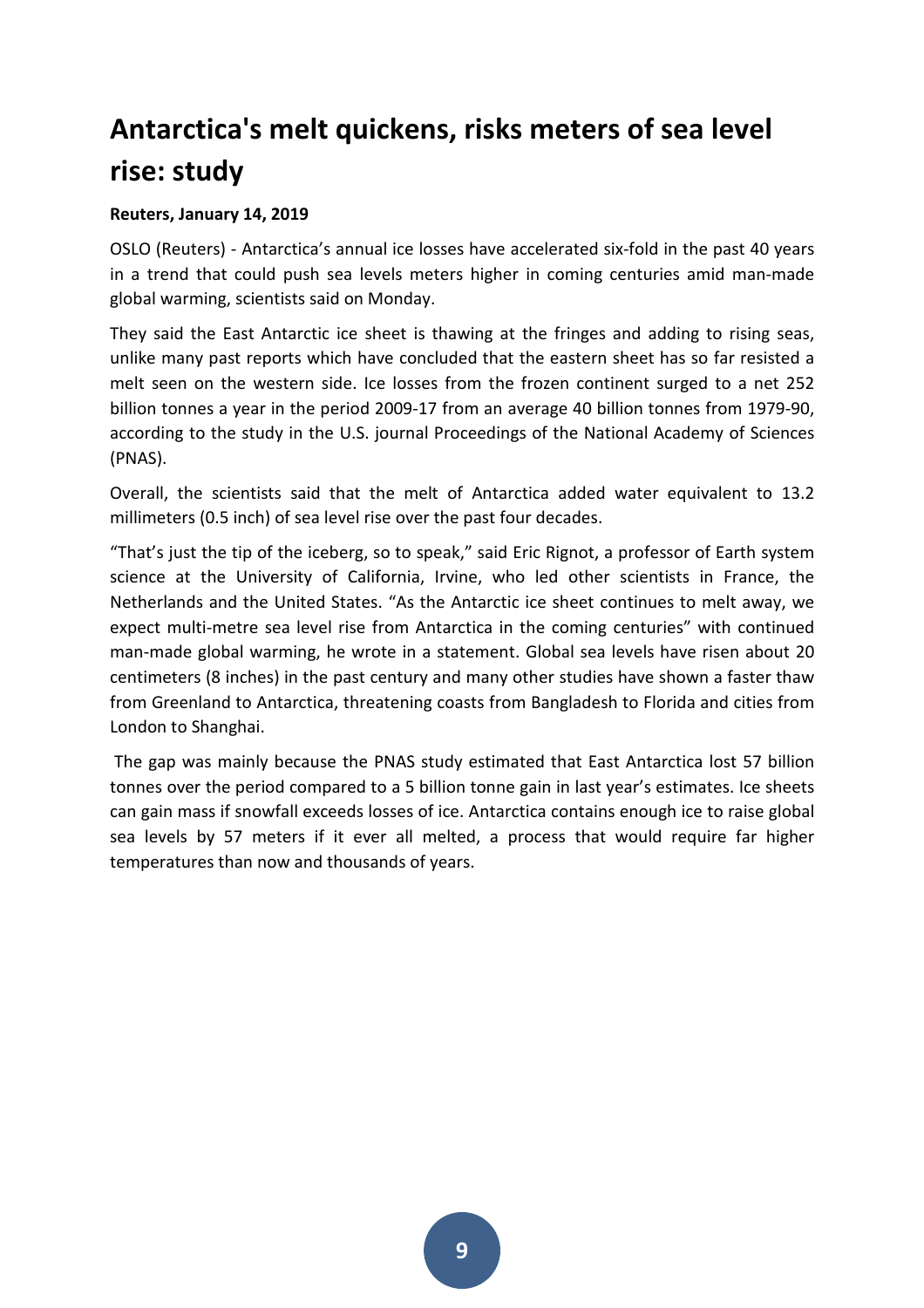### **Bad milk**

### **The Guardian, October 26, 2019**

Known for their distinctive long horns, the Ankole cattle of western Uganda have evolved over millennia to withstand their harsh environment, with its lengthy dry spells and abundance of local maladies such as trypanosomiasis, a disease spread by the tsetse fly. But after flourishing for almost 10,000 years, the Ankole have begun to rapidly disappear.

Farmland is dwindling in Uganda due to the expanding human population, and Ankole require vast areas to graze. Local herders have responded to the pressure by replacing them, cross-breeding Ankole cattle with industrial species such as the European Holstein. But while these hybrids gain favourable genetic traits from the Holstein, producing more milk and meat, and requiring less land to keep, there is a hidden cost.

The genetic adaptations which enabled the Ankole to survive in such a harsh climate are diluted in the new hybrids, which lack the immune capabilities to resist local diseases. Instead of reaping profits, the herders now spend much of their money on antibiotics and pesticides to keep the animals healthy. In Burkina Faso, farmers who made similar decisions have lost almost all of their livestock to disease.

But this problem isn't restricted to impoverished African nations. Across the UK and much of the rest of the world, the cattle farming industry is facing increasing challenges due to environmental pressures as well as the consequences of genetic selection programmes aimed at increasing income.

"If we don't do anything to change this, it could spell long-term disaster for the farming industry particularly in the context of climate change," says Catarina Ginja, a researcher in biodiversity. "The industrial breeds may not be capable of resisting new disease epidemics, which could arise as the climate warms over the next century. We already had some alarming examples of how vulnerable these breeds can be to a deadly pandemic in the recent past, for example the mad cow disease outbreak in the 1990s, although that was unrelated to climate change. It's a serious concern."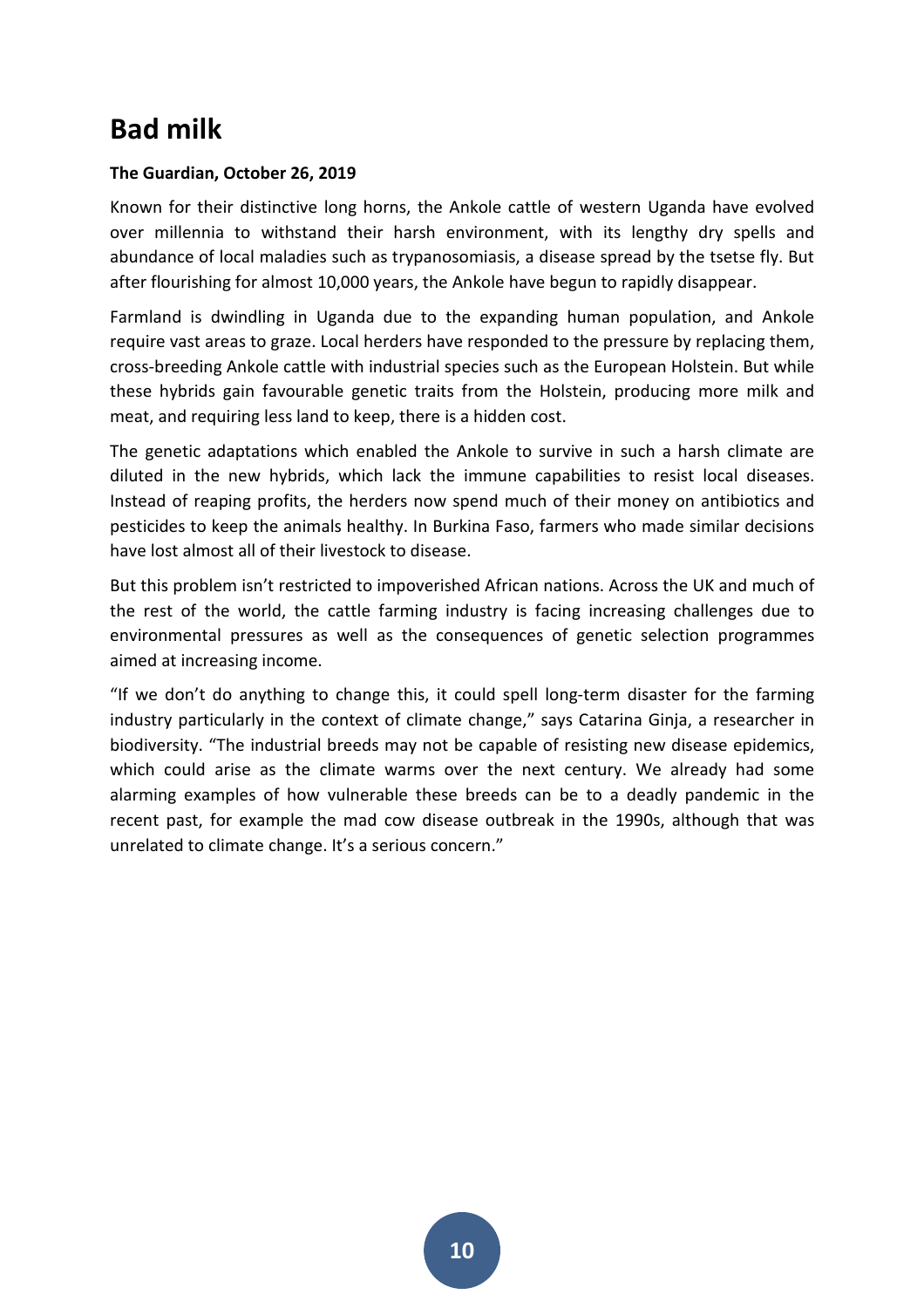# **May I have a word… about sports-washing and coverups**

### **Jonathan Bouquet – The Guardian – 28 October 2018**

You would have thought that there was only so much football that could be crammed into the year, wouldn't you?

But it seems not. Fifa, that noted home of sporting rectitude, has plans to launch a global club competition, this one backed by Saudi Arabian money, channelled through Japan's SoftBank.

Whether it gets off the ground remains to be seen, but given Saudi Arabia's present world standing, you would hope it would be hoofed into Row Z. But what interested me about the mooted tournament was it was described as an example of "sports-washing", whereby questionable countries use sport to buff and hone their image and so be cast in a more favourable light.

Not that this exercise has a particularly noble history. Think of perhaps the first example – the 1936 Berlin Olympics or the 2014 Sochi Winter Olympics. Consider also the Bahrain grand prix or the one in Azerbaijan. But no amount of expensive cars whizzing around circuits in Bahrain or Azerbaijan can obscure their appalling records on human rights. As for Russia… So sports-washing is an interesting concept, but one that is ultimately doomed to fail.

Returning to Saudi Arabia for a moment. I thought Donald Trump outdid himself when he boomed: "They had a very bad original concept… the cover-up was one of the worst coverups in the history of cover-ups."

Eh? A journalist has been barbarously murdered and the most heinous thing to Trump is that the Saudis made a complete cock-up of getting their story straight. Mind you, after Salisbury, perhaps the Saudis, like the Russians, could do with a crash course in "excuse-washing".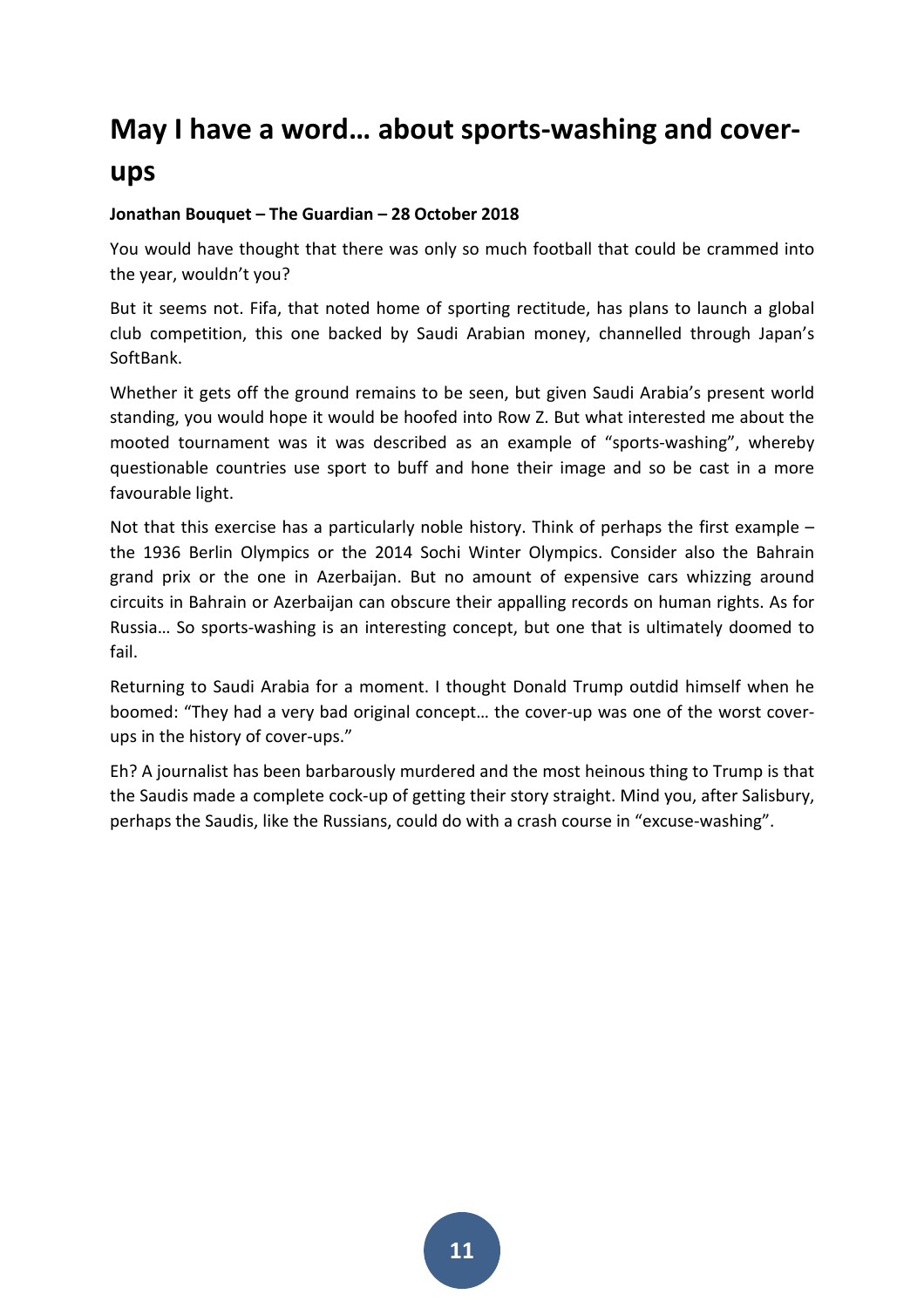## **Concern about overpopulation is a red herring; consumption's the problem**

### *Charles Eisenstein – The Guardian, 28 March 2019*

More than half the world's population now lives in countries where the fertility rate – the average number of babies born per woman – is below the replacement level (around 2.1).

This seems good news for anyone concerned about the environment. […]

For economists, however, and for the public officials they inform, the aging and decline of the population presents not a boon but a threat.

### $\lceil$ ...]

Economic growth is much easier to achieve when the population is growing as well. In its absence, consumption per capita must grow instead. Indeed, certain countries uphold economic growth as a way to deal with the problem of aging population. This should sober up our celebration of the drop in fertility rates, if they accompany resource-intensive development. And apparently they do: the world over, fertility rates are inversely correlated with industrialisation.

If everyone on Earth lived the lifestyle of a traditional Indian villager, it is arguable that even 12 billion would be a sustainable world population. If everyone lives like an upper-middleclass North American (a status to which much of the world seems to aspire), then even two billion is unsustainable. […]

Population control doesn't rock the boat very much; it doesn't fundamentally alter the distribution of wealth and power today. Indeed, it plays into a colonialistic narrative that the fecund masses of the global south are to blame for the environmental crisis, and suggests that the solution is more development (with its population-limiting effects). In comparison, it is far more disruptive to the present world order to challenge economic growth, globalisation, and development.

We must examine all aspects, economic and ideological, of our growth-dependent system, starting with the rhetoric of development that upholds an industrial, US/European-style society as the pinnacle of human wellbeing, and extending to the monetary system that drives globalisation and the growth of consumption. Whether in terms of population or consumption, sustainability cannot mean sustainable growth.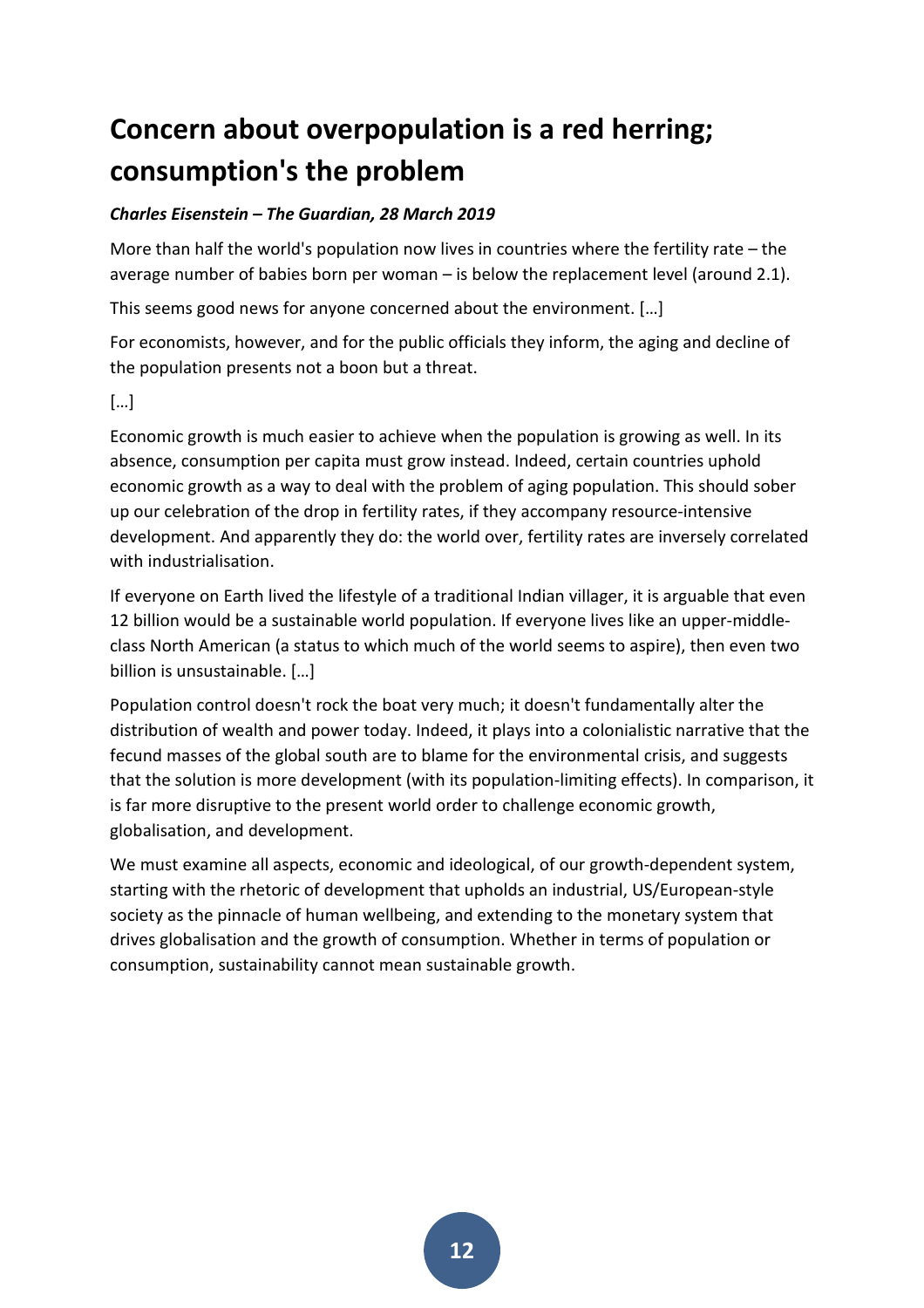### **May I have a word… about mobile phone numpties**

#### **Jonathan Bouquet – The Guardian – 9 September 2018**

"If we are thinking about injury prevention and the dominant 'safe system' approach used within road safety, there is actually a strong case for redesigning infrastructure over relying on other methods of changing behaviour."

So says Shaun Helman, chief transportation scientist at the Transport Research Laboratory. But what particular problem could he be addressing? Cyclists taking their lives in their hands every time they mount their bikes? Drivers who sit in the middle lane of motorways, steadfastly going no quicker or slower than 50mph, thereby causing other drivers to tear their hair out?

No - Mr Helman is addressing those zombies who are glued to their mobile phones, to the discomfiture of anyone else within 15ft. You know the sort - there they go, faces glued to their little screens, oblivious to anyone who might actually want to be getting somewhere, except Mr Numpty has just received a vital message and must stop in his tracks, causing an inevitable collision and dudgeon from Mr Numpty that you have tail-ended him.

Yet far from taking a well-justified cudgel to the back of Mr Numpty's head for his selfish behaviour, it seems there might a nannyish solution, namely embedding strips of red lights on kerbs to tell mobile phone users to stop at junctions or special lanes on pavements marked as "text walking lanes".

Has the world really come to this, that pedestrians with a seriously bad phone habit have to be cosseted and mollycoddled? Far better to have a bloke with a loudhailer, at busy places, ready to bellow: "Oi, you, the selfish halfwit, watch where you are bloody well going. Do try acting like a human being and put that phone back in your pocket." Failing that, I shall insist on my democratic right to barge into these plonkers and cause maximum annoyance. You have been warned, Mr Numpty.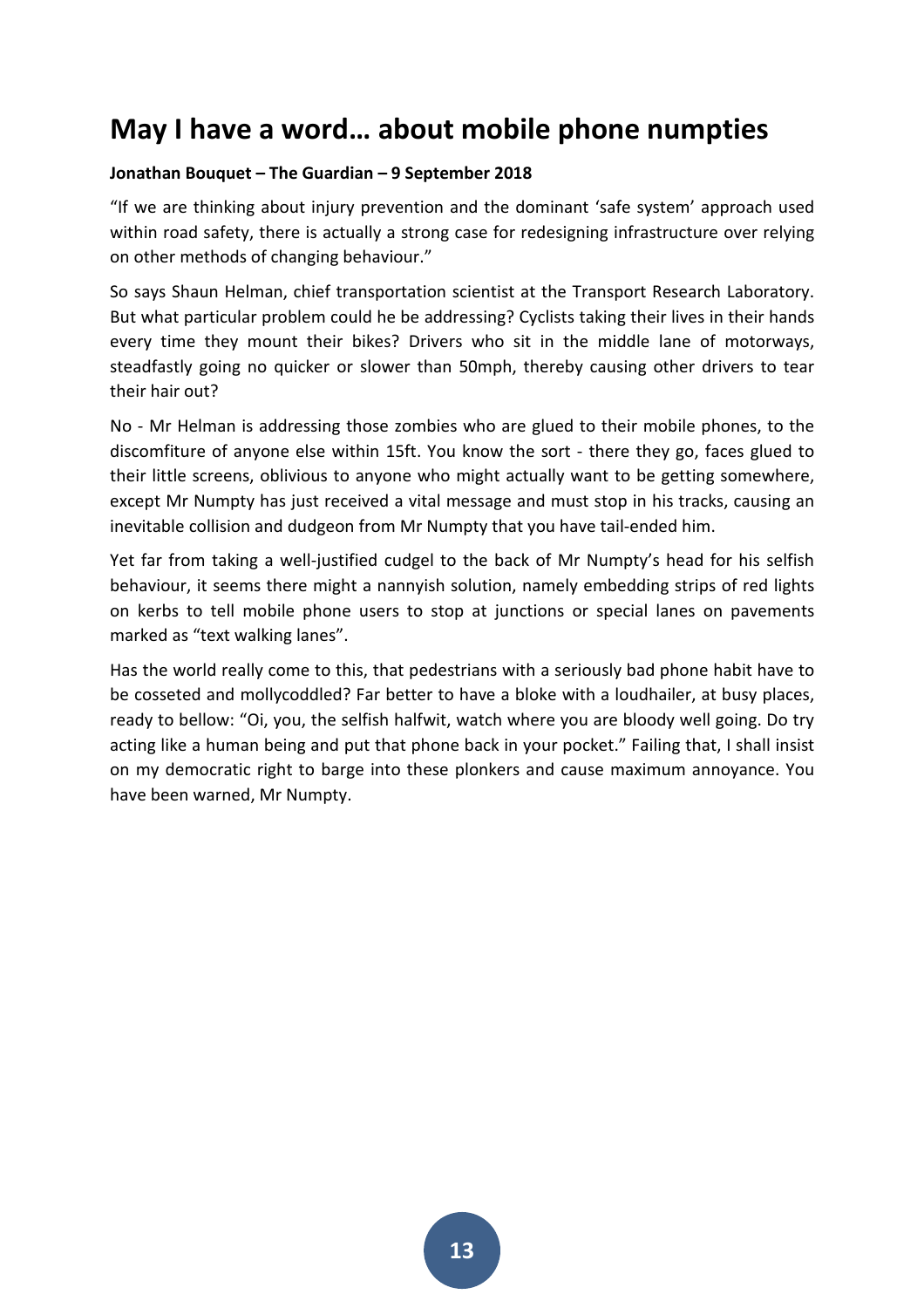### **California Wildfires: Inmates Risking Their Lives to Fight Fires Say It's A 'Cruel Joke,' But Better Than Prison**

### **NEWSWEEK - 8/17/18**

As long as California's record-breaking wildfires rage, heroic men and women fight the flames on the frontlines. Firefighters in California work 24-hour shifts in life-threatening conditions. Stress levels are high, but cool-headed, strategic thinking is essential when one small misstep can result in the loss of human lives. In exchange for their efforts, firefighters typically make about \$75,000 plus benefits each year. But a group of 3,400 wildfire-fighting inmates from the California Department of Corrections and Rehabilitation are risking their lives for just \$2 per day and an extra \$1 per hour when fighting an active fire.

"It's a cruel joke," said Deirdre Wilson, a former inmate who served in the Puerta La Cruz fire camp between 2004 and 2005. Wilson, currently the program coordinator for Project Rebound at California State University, Fullerton, said she signed up for the fire program because she saw it as a way to reduce her prison sentence and was desperate to return to her children. Wilson was initially sentenced to seven years, but was released after three years and seven months.

Dennis Dumas, who served at the inmate fire camp in Norco, California, between 2005 and 2007 told *Newsweek* that the prison system needs serious rehabilitation and career counseling reform. "I think that the reward for the work completed and risks taken needs to translate to a clear employment path, not money given to inmates who haven't proven themselves in society." Most firefighters in California are required to become licensed emergency medical technicians (EMTs), but convicted felons are typically barred from receiving the qualification, meaning they can't join Cal Fire when they leave prison. At camp, Dumas underwent a series of rigorous tests and training, and eventually worked his way into a leadership role.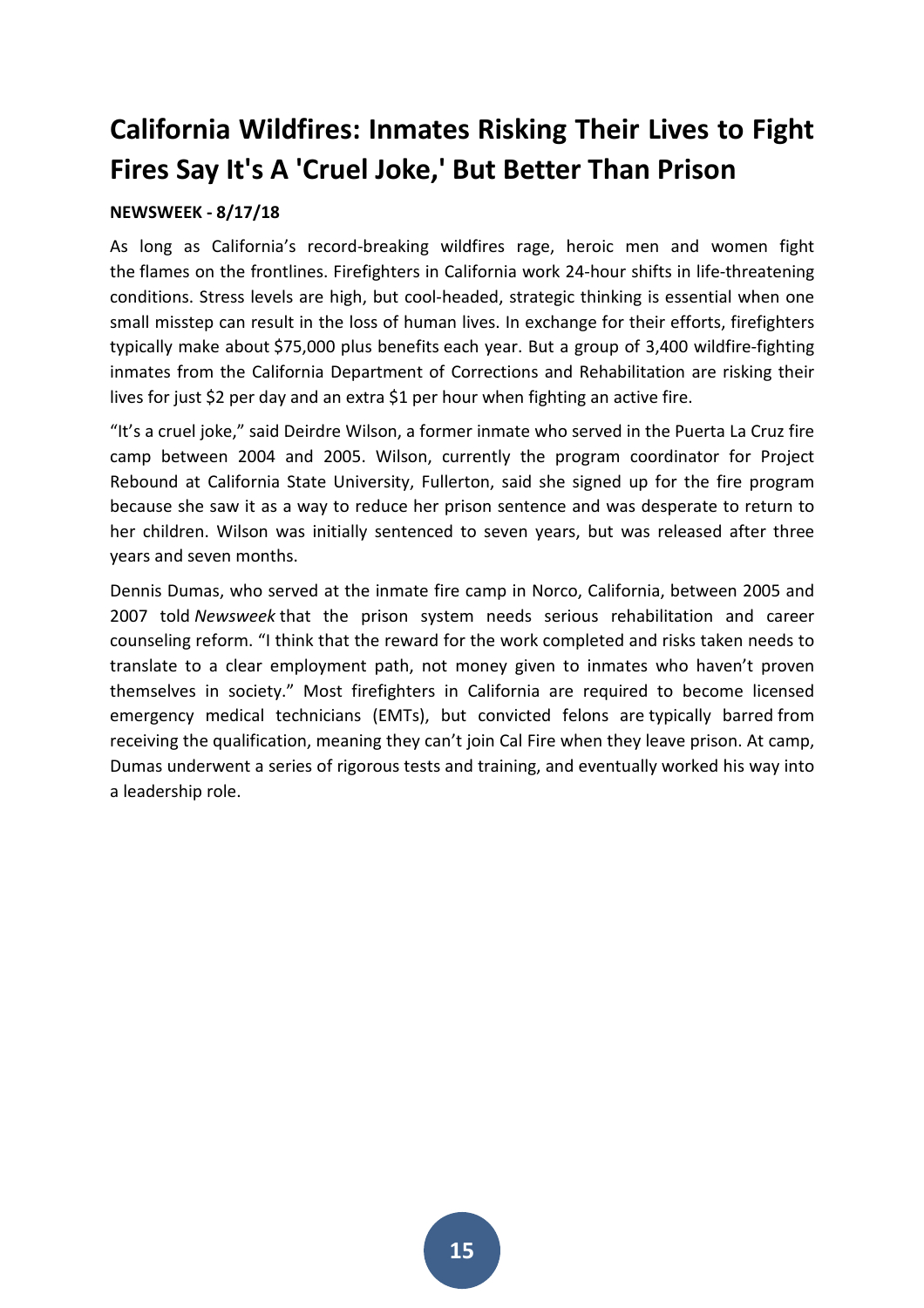## **Open a cookery book to find the recipe for how cultures blend**

### **Kenan Malik – The Guardian – 30 December 2018**

They can be faddish. They can be moralising. They can be fluff. But cookery books can also be magical. There is something wondrous about discovering a new way of cooking panang curry, a different take on bread-and-butter pudding, a twist to perfecting a bisque.

Cookery books are, though, about far more than recipes. They are historical witnesses. The earliest recipes are found carved into stone in 4,000-year-old Egyptian tombs, to ensure that servants of nobles could continue serving them perfect flatbread in the afterlife. The first true collection of recipes is probably Roman – Marcus Gavius Apicius's *De re Coquinaria* (Of Culinary Matters). From around a millennium ago, one finds recipe manuscripts from all the major world traditions.

Until the 19th century, such collections were for the nobility or, rather, for their servants. With the coming of the industrial age, we find new titles such as *A Plain Cookery Book for the Working Classes*. The history of cookery books is also the history of class and gender, of empire and immigration, of mass culture and domestic architecture.

Even more than historical documents, cookery books are cultural witnesses. To bake or to steam or to roast is also to begin to unwrap a culture. The best writers – Claudia Roden, for instance – are anthropologists as much as cooks. At a time when there is much preening about "cultural appropriation", food is the best reminder that cultures are forever colliding, borrowing, remaking.

I have opened before me Anissa Helou's wonderful *Feast*, which tells of the food of the Islamic world. Through her Iranian flatbreads, Indonesian crab curries and Indian haleems, Helou provides not just a wondrous journey through myriad tastes, but illuminates in a unique way the commonalities and differences of a vast set of cultures.

And where else would I have discovered how to roast a camel hump?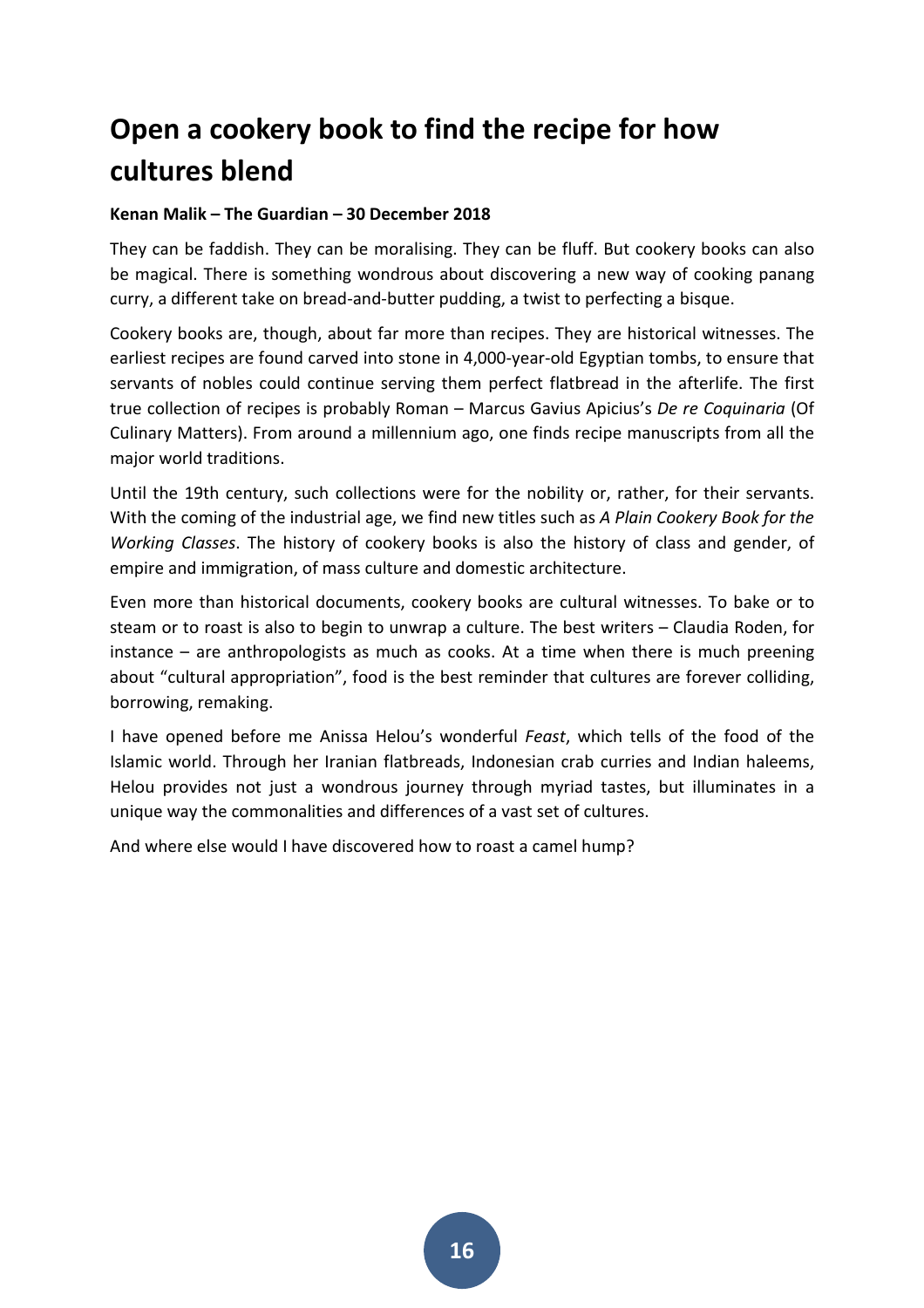### **San Francisco is first US city to ban facial recognition**

### **By Dave Lee, North America technology reporter, BBC News, 15 May 2019**

Legislators in San Francisco have voted to ban the use of facial recognition, the first US city to do so. The emerging technology will not be allowed to be used by local agencies, such as the city's transport authority, or law enforcement. Additionally, any plans to buy any kind of new surveillance technology must now be approved by city administrators.

Opponents of the measure said it will put people's safety at risk and hinder efforts to fight crime.

Those in favour of the move said the technology as it exists today is unreliable, and represented an unnecessary infringement on people's privacy and liberty. In particular, they argued the systems are error prone, particularly when dealing with women or people with darker skin. "With this vote, San Francisco has declared that face surveillance technology is incompatible with a healthy democracy and that residents deserve a voice in decisions about high-tech surveillance," said Matt Cagle from the American Civil Liberties Union. "We applaud the city for listening to the community. Other cities should take note and set up similar safeguards to protect people's safety and civil rights."

"Instead of an outright ban, we believe a moratorium would have been more appropriate," said Joel Engardio, vice-president of Stop Crime SF. "We agree there are problems with facial recognition ID technology and it should not be used today. But the technology will improve and it could be a useful tool for public safety when used responsibly. We should keep the door open for that possibility."

The new rules will not apply to security measures at San Francisco's airport or sea port, as they are run by federal, not local, agencies. Some campaigners unsuccessfully urged for the measures not to apply to local police. While San Francisco's officers do not currently use facial recognition technology, a number of other police forces across the US do.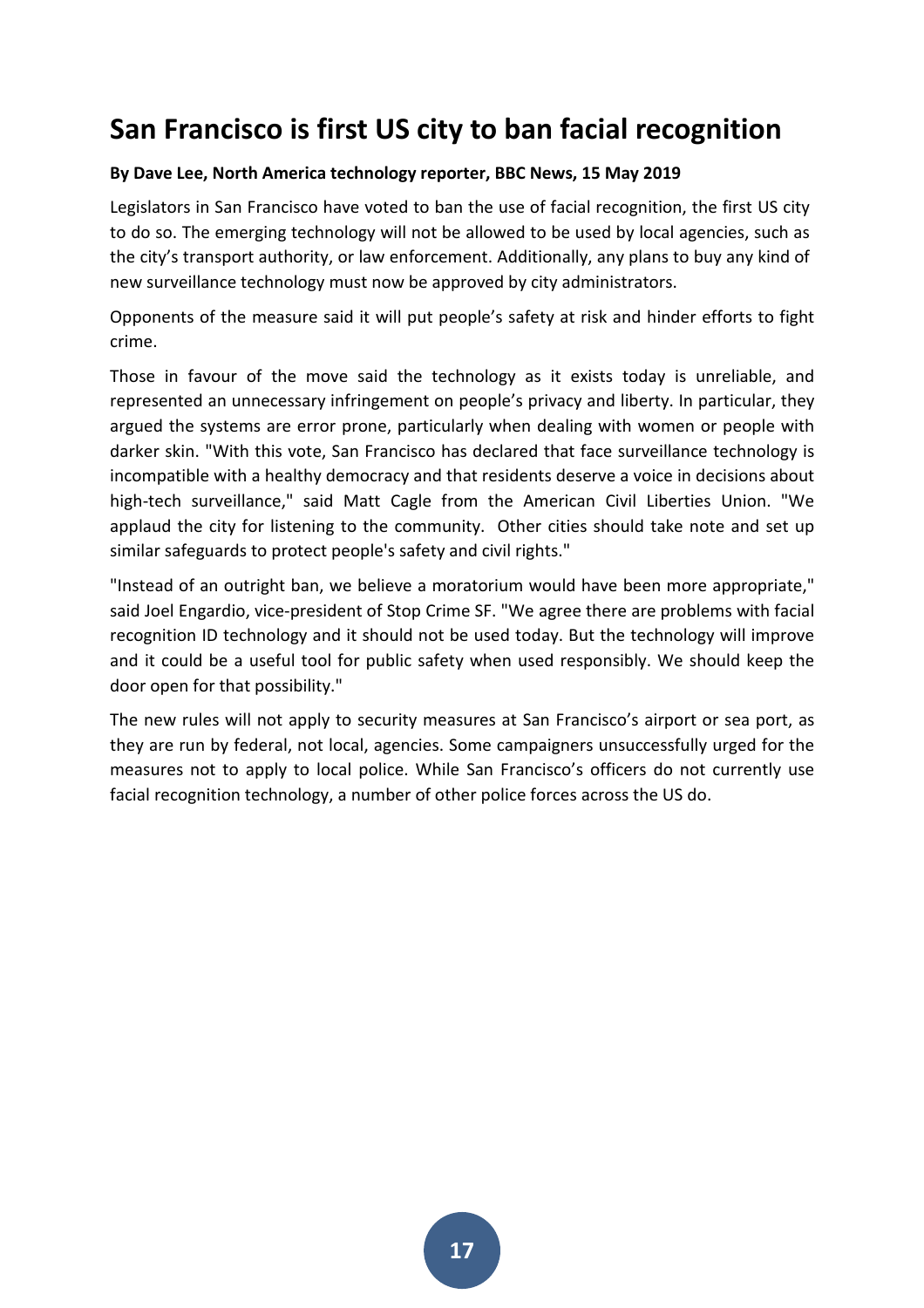## **Waitrose to ban glitter from own-brand products by 2020**

### **Rebecca Smithers, Consumer affairs correspondent – The Guardian – 14 Dec. 2018**

Waitrose has joined the crackdown on glitter by pledging to ban it from all own-brand products by 2020.

The supermarket chain said its own-label cards, wraps, crackers, tags, flowers and plants will either be glitter-free or use an environmentally friendly alternative.

It planned to use more vibrant foliage in its cut flowers to compensate for the lack of glitter, while new designs would be used for stationery, in particular cards and wrapping paper.

Waitrose said three-quarters of its own-brand cards, wrapping paper, crackers and tags, as well as half of its flowers and plants, were already glitter-free.

Most glitter is made from etched aluminium bonded to polyethylene terephthalate – a form of microplastic that can find its way into the oceans. As well as being an environmental scourge, the substance can pose a danger to people and animals. In January, a woman in Swansea was nearly blinded after glitter from a Christmas card worked its way into her eyeball.

The BBC show Strictly Come Dancing banned the use of traditional glitter on the programme this year, while several nursery schools and music festivals in the UK have also axed it.

"Reducing the impact of plastics on the environment is something our customers care passionately about," said Tor Harris, the head of corporate social responsibility, health and agriculture at Waitrose. "While it is important to eliminate the use of glitter, we will find other ways to make sure our products sparkle at Christmas and throughout the year."

Meanwhile, Marks & Spencer is introducing a biodegradable alternative to glitter across its fresh flowers and plant range. It could be in use as early as January after a successful trial.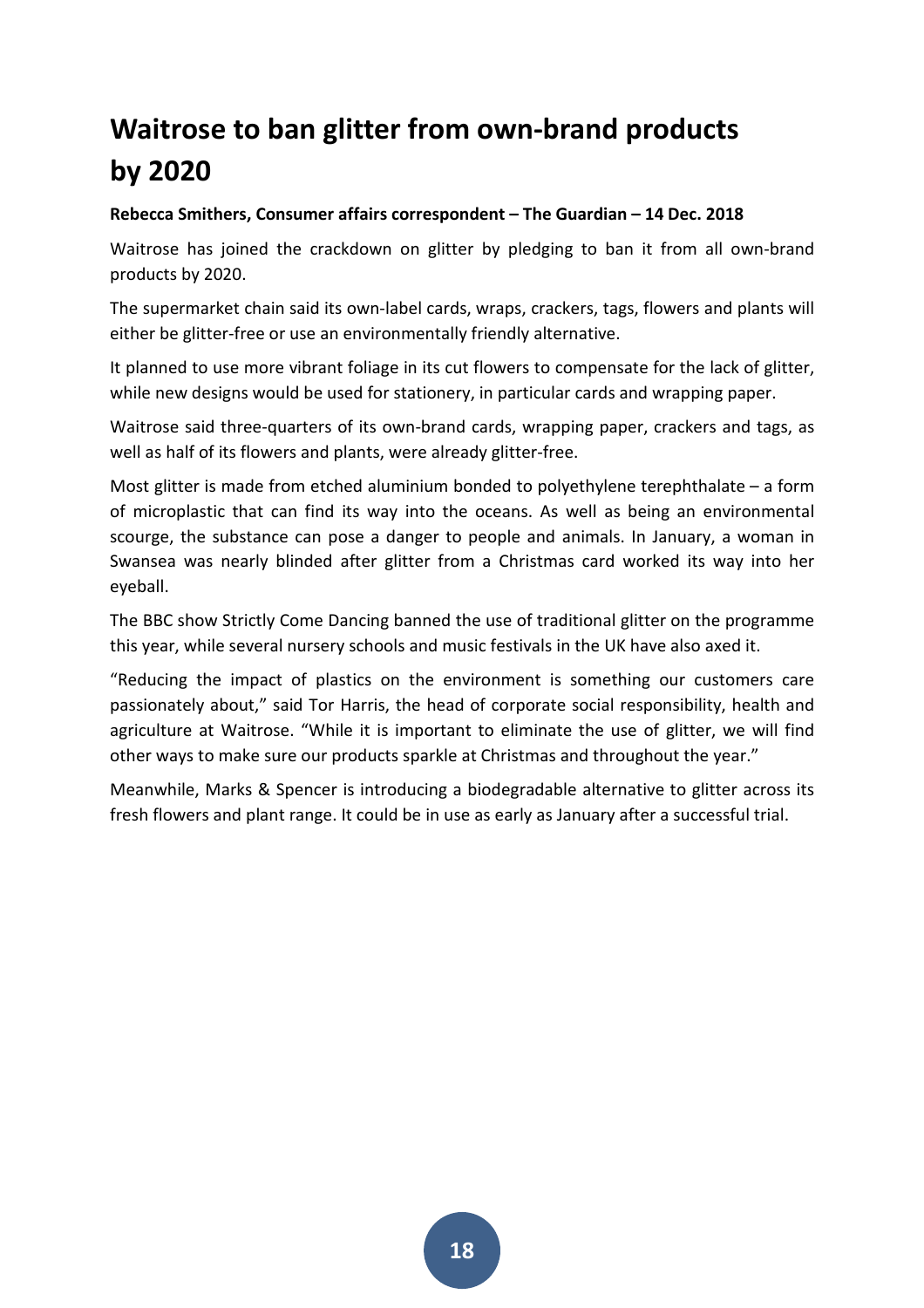### **The case against colonizing space to save humanity**

#### **By Kelsey Piper Oct 22, 2018, Vox**

The Intergovernmental Panel on Climate Change warns us that climate change could be shaping up to be even more catastrophic than we feared. Too many world governments are still armed with nuclear weapons that they've nearly deployed by accident on occasion. We're unprepared for pandemics, and technological advancement is bringing within reach new threats to our world.

So do we need a backup plan? Or a backup planet? Jeff Bezos and Elon Musk both seem to think so.

Elon Musk famously founded SpaceX because he was frustrated NASA wasn't getting us to Mars fast enough, and was left worried there was no second chance for humanity. Bezos, too, is worried that Earth will run out of resources, and that by the time we realize we need the infrastructure to get off-planet it'll be too late to build it. He's spent his personal fortune on BlueOrigin, which will begin commercial spaceflight next year. He prefers the Moon as a first target. Unlike Musk, he's not focused on self-sufficient colonies that could survive the destruction of Earth, but on using the resources in space to try to dig us out of our problems here at home.

These proposals have been roundly criticized for their seeming elitism, working on a life raft for the few while most people are left to die. (Musk contests that, saying that it'll be adventurous people, not elite ones, who populate Mars, and Bezos is emphatic that "we go to space to save the Earth.") I was interested in another angle: Would this even work? If you have a few billion dollars to throw at the problem of getting humanity through the next centuries alive, is space colonization a reasonable place to spend it?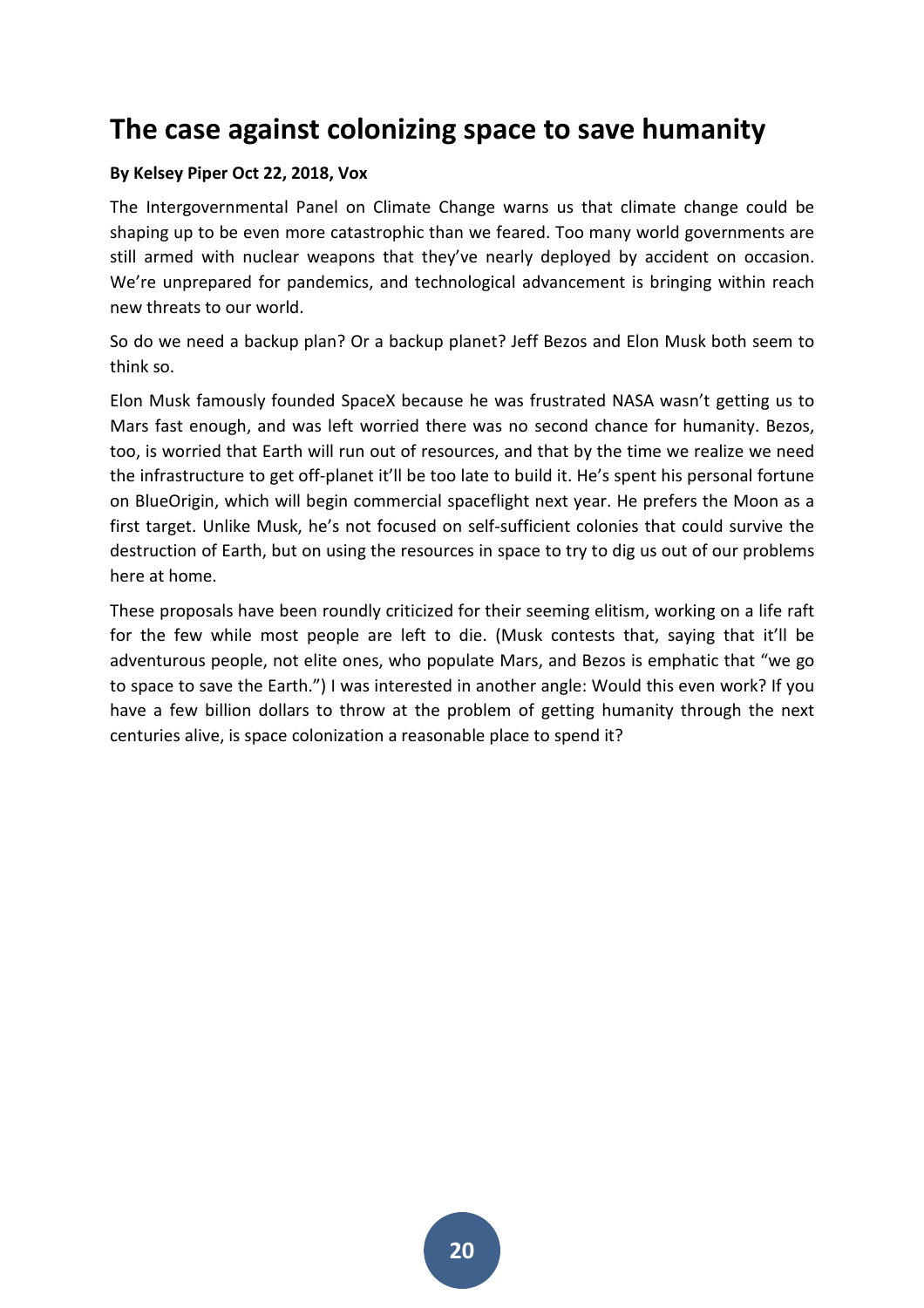# **Food waste chief to target 'scandal' of 250m binned UK meals**

### **Helen Pidd, North of England editor – The Guardian – 31 December 2018**

The government has appointed a food waste champion to tackle the problem of 250m meals being thrown away in the UK each year.

Ben Elliot, a philanthropist and co-founder of the lifestyle group Quintessentially, will aim to help the government eliminate food waste going to landfill by 2030.

He was appointed to the unpaid, voluntary role by Michael Gove, the environment secretary, who described food waste as "an economic, environmental and moral scandal".

Elliot's first task will be to oversee the Food Waste Fund, a £15m pilot scheme which will redistribute surplus food, Gove said.

Working with businesses and other stakeholders from across retail, manufacturing, hospitality and food services, he will also support government consultations on the introduction of mandatory food waste reduction targets and redistribution obligations.

Elliot said: "While families all over the country struggle to put food on the table and children still go to school each day with empty stomachs, there continues to be an unforgivable amount of food waste, which is both morally deplorable and largely avoidable.

"As a nation, we need to stop this excessive waste and ensure that surplus food finds its way to people in our society who need it most, and not let it get thrown away and go to landfill."

In his role as chair of the Quintessentially Foundation, Elliot, who is the Duchess of Cornwall's nephew, has worked with the Felix Project, a charity targeting food waste and food poverty in London which claims to have diverted up to £1bn of surplus food to those in need.

Currently around 43,000 tonnes of surplus food is redistributed from retailers and food manufacturers every year, the government says. It is estimated a further 100,000 tonnes of food – equating to 250m meals a year – is edible and readily available but goes uneaten. Instead, it is sent away for generating energy from waste, or for animal feed.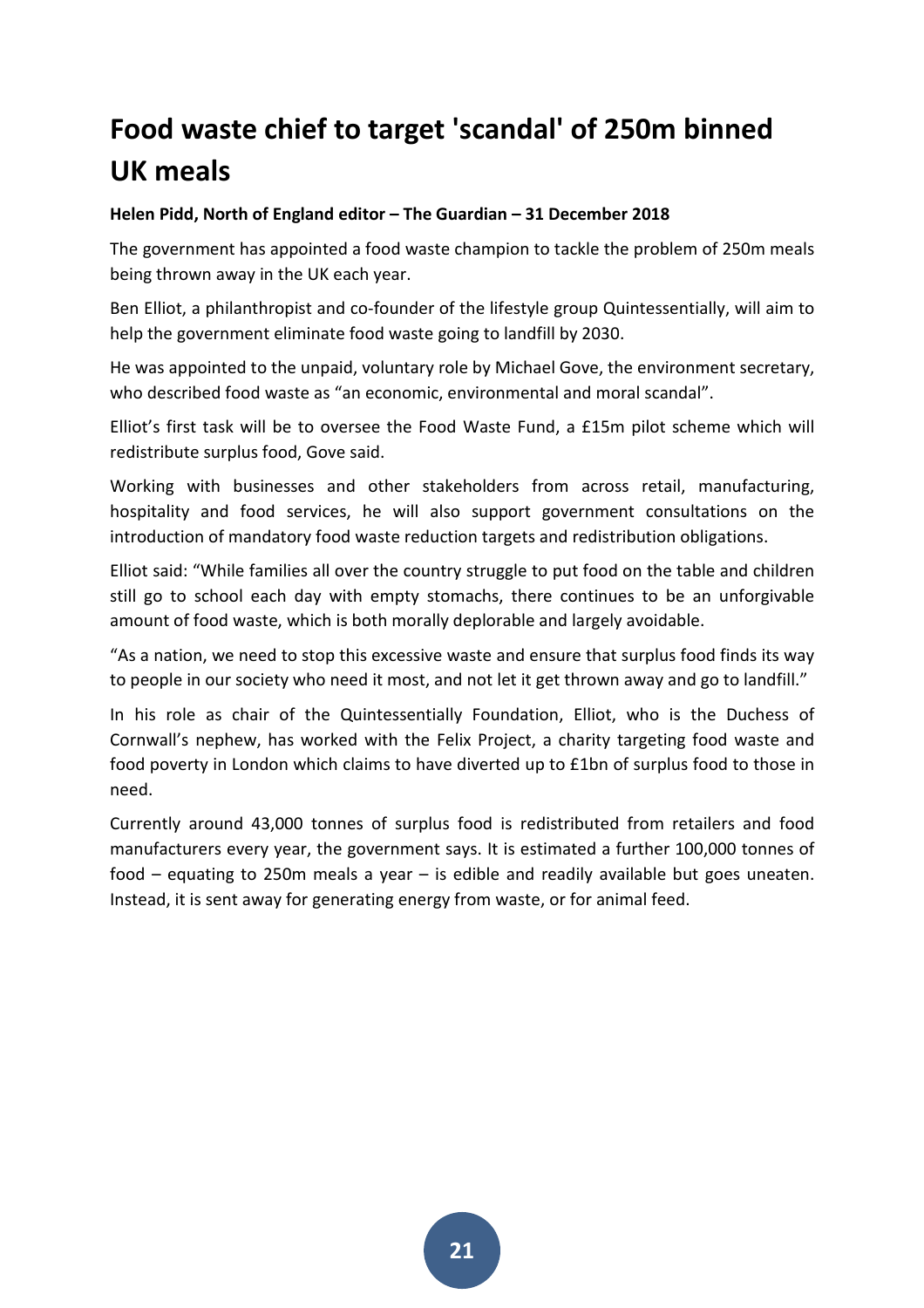### **Calls to lower UK voting age as Welsh assembly considers change**

### *Tuesday 9 Oct 2018 - THE GUARDIAN*

Pressure is growing on the UK government to consider giving 16- and 17-year-olds the vote, as the Welsh assembly prepares to debate the issue. The assembly in Cardiff is widely expected to back plans to lower the voting age in its elections, following the example set by Scotland. However, there are no plans for the Westminster government to give under-18s the vote in UK parliamentary elections or English local elections.

In light of the expected developments in Wales, the Electoral Reform Society is challenging Theresa May's government to create a "united franchise<sup>1</sup>" across the UK. The campaign group's chief executive, Darren Hughes, said: "Votes at 16 and 17 for the UK is now a matter of when, not if. However, without reform soon, the United Kingdom will be desperately divided when it comes to the voting age and how we empower a new generation. We have seen from Scotland that young people are ready and willing to take charge of their democratic responsibility, and many of the voices who opposed a fairer franchise in 2014 now unequivocally support it, having seen young people's huge enthusiasm."

The idea of lowering the age in Wales in time for the next assembly elections, in 2021, will be debated in Cardiff on Wednesday.

Elin Jones, the presiding officer, said: "Empowering young people to vote at 16 is a powerful statement from the assembly that we value their views. Votes at 16 will have to be accompanied by appropriate political and citizenship education and public awareness-raising to ensure young people are encouraged and supported to exercise their right to vote."

"There is a widening gulf between people and politics, which we can help reverse by nurturing active and engaged young citizens. Scotland and now Wales are modernising politics and promoting real civic engagement, inspiring young people to become active citizens. It's time for the UK government to follow suit."

 $1$  Franchise : le droit de vote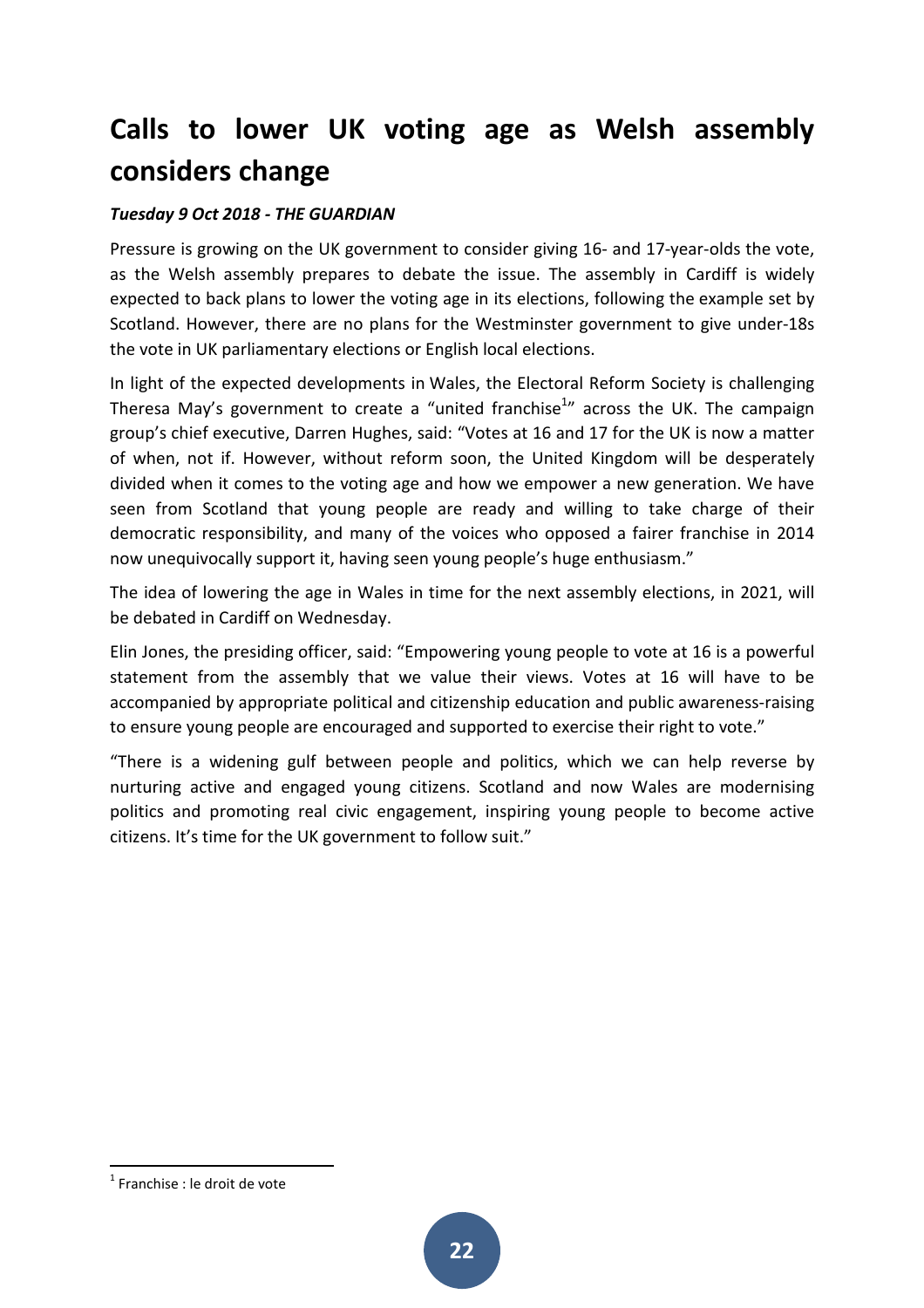### **We won't let fear consume our lives**

#### **The Guardian, February 15, 2019**

A year ago, at age 17, David Hogg was interviewing his classmates as they hid in a closet from the gunshots they had just heard on their Parkland, Florida campus. Now, the 18-yearold and a small group of friends have become internationally recognized gun violence prevention activists. For nine months after a shooting at their school left 17 students and teachers dead, the founders of March for Our Lives fought nonstop to vote out National Rifle Association-backed lawmakers, criss-crossing the country to hold rallies and voter registration events, as well as to build connections with veteran gun violence prevention activists in cities like New York and Chicago.

Today, Hogg and the other students who first spoke out after the Parkland shooting are focusing on the quiet, unglamorous work of grassroots organizing. The group is training eight regional directors to help build out their March for Our Lives local chapters. They want to prepare for the 2020 presidential election by expanding the national reach of their youth voter registration and turnout operation.

Yes, some of the teenagers are making plans to go to college next year. Yes, they are dealing with grief and exhaustion and backlash. They have had to learn to set some boundaries for the work they are doing, as well as learn how to weather brutal political losses. November's election saw longtime allies of the National Rifle Association win tight races for governor and US senate in Florida, the Parkland students' home state. By early January, a Republican legislator in Florida had filed a bill attempting to repeal the few compromise gun control measures the state had passed after the Parkland shooting.

But the students who inspired school walkouts to protest government inaction have seen enough progress that they want to keep fighting. Youth voter turnout nationwide spiked ten percentage points to an estimated 31% in 2018. At least some of that increase is likely due to March for Our Lives' months of get-out-the-vote efforts.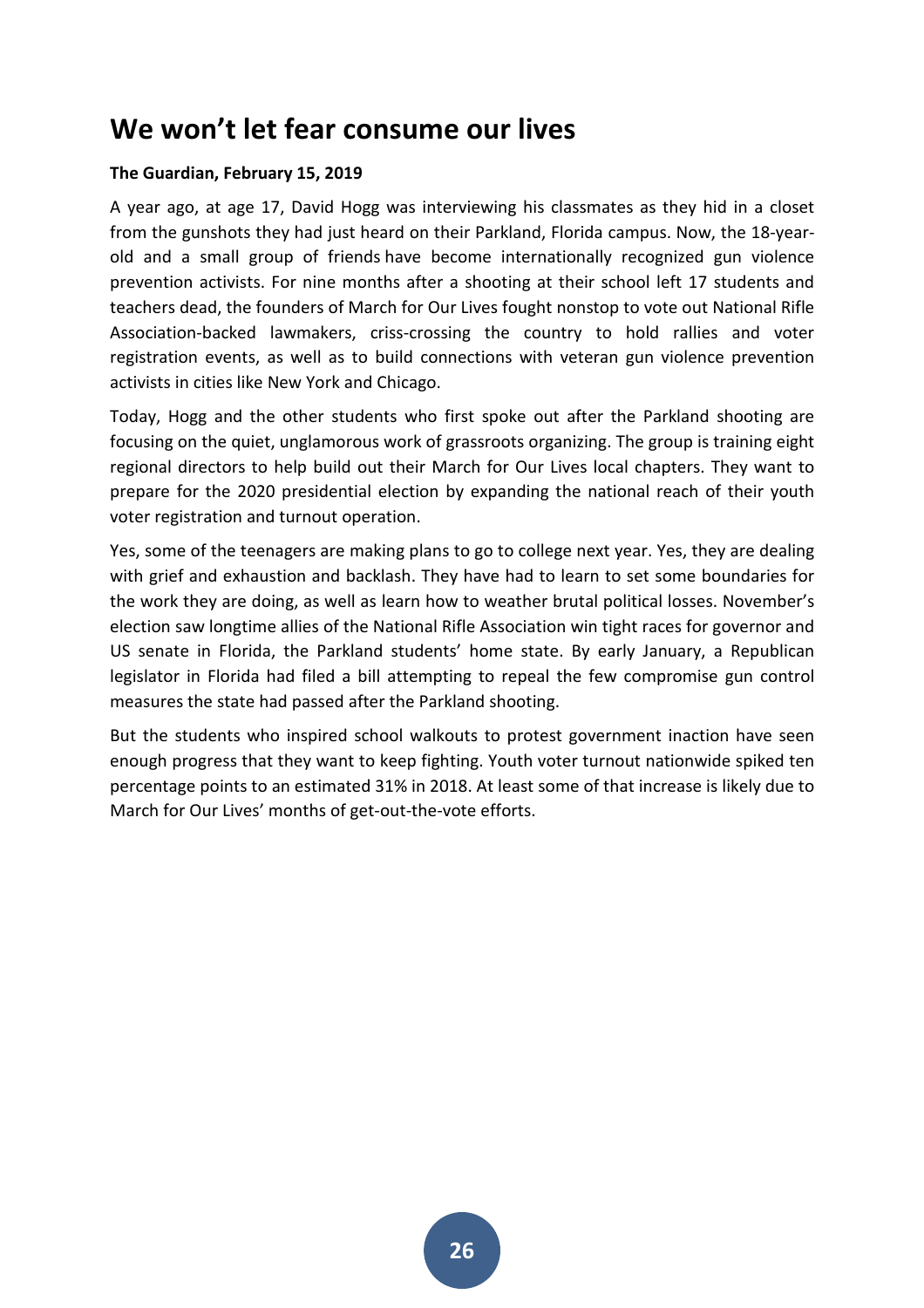# **Fire people for their beliefs and we might all be out of a job**

### **Kenan Malik – The Guardian – 13 January 2019**

John Finnis is a reactionary. His views are odious. He believes that homosexuality is "never a valid, humanly acceptable choice" and that mass immigration constitutes "reverse colonisation".

Finnis is also emeritus professor of law and legal philosophy at University College, Oxford. Last week, students launched a petition to have him removed from teaching for his "record of extremely discriminatory views against many groups of disadvantaged people".

Critics of the petition have responded by suggesting that, as fellow Oxford law professor Les Green put it, to fire Finnis "solely on the basis that he defends false or repugnant views is a clear violation of academic freedom". The petition's authors, Alex Benn and Daniel Taylor, dismiss such arguments as "simplistic". Finnis may not discriminate against gay people, or be abusive to them in class, but LGBTQ+ students who know his views "may be intimidated, stop contributing and learn less effectively". Plural societies, they insist, must necessarily limit the academic freedom of academics espousing "discriminatory" views.

Think, however, about the logic of this argument. Should Orthodox Muslims, whose views on homosexuality may not be that different from Finnis's, also be barred from teaching because their beliefs may cause anxiety to LGBTQ+ students? Should Jewish students have the right to call for the removal of an academic who supports the BDS boycott of Israel that many regard as antisemitic? Should atheist academics who hold that religion is evil, and that the world would be a better place were religion (and hence believers) not to exist be removed if religious students feel "intimidated, stop contributing" and the rest?

In a plural society, it's not just reactionaries such as Finnis whose views students might find offensive or discriminatory. And once we start sacking people for their political or moral beliefs, it will not just be reactionaries who'll lose their jobs. Indeed, this is already the case. It's a not a trend we should encourage.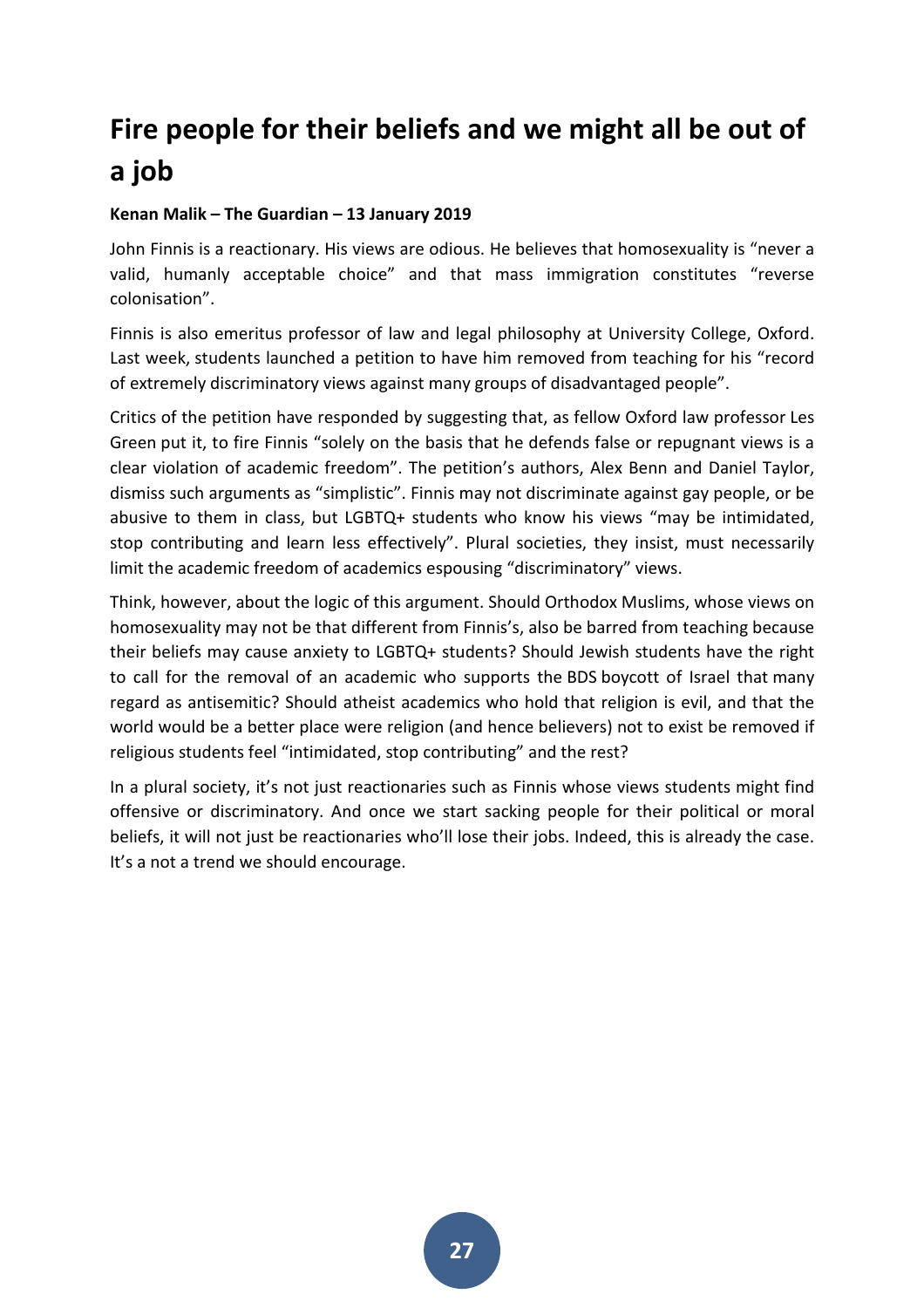## **Facebook are 'morally bankrupt liars' says New Zealand's privacy commissioner**

### **Eleanor Ainge Roy** *– The Guardian,* **8 Apr 2019**

New Zealand's privacy commissioner has lashed out at social media giant Facebook in the wake of the Christchurch attacks, calling the company "morally bankrupt pathological liars".

The commissioner used his personal Twitter page to lambast the social network, which has also drawn the ire of prime minister Jacinda Ardern for hosting a livestream of the attacks that left 50 dead, which was then copied and shared all over the internet.

"Facebook cannot be trusted," wrote John Edwards. "They are morally bankrupt pathological liars who enable genocide (Myanmar), facilitate foreign undermining of democratic institutions. "[They] allow the live streaming of suicides, rapes, and murders, continue to host and publish the mosque attack video, allow advertisers to target 'Jew haters' and other hateful market segments, and refuse to accept any responsibility for any content or harm. "

Edwards was responding to an interview given by Facebook co-founder Mark Zuckerberg to America's ABC network, in which he failed to commit to any changes to the Facebook live technology, including a time delay on livestreams.

Zuckerberg said incidents like the live streaming of the Christchurch mosque attacks were the result of "bad actors"; not bad technology and a time delay would disrupt the enjoyment of users who broadcast events like birthday parties or group hangouts.

Edwards described Zuckerberg's comments as "disingenuous", and said the company had refused to tell his office how many murders, suicides and sexual assaults had been broadcast using the platform.

Before the mosque attacks Prime Minister Ardern was an avid user of Facebook live, using the technology to broadcast her formal press conferences, as well as more casual, informal messages from the sofa of her Auckland home, or the kitchen of Premier House in Wellington.

The Guardian understands the prime minister's office were considering what other platforms it could use to broadcast the prime minister's video messages, including a separate, dedicated website, to avoid using Facebook.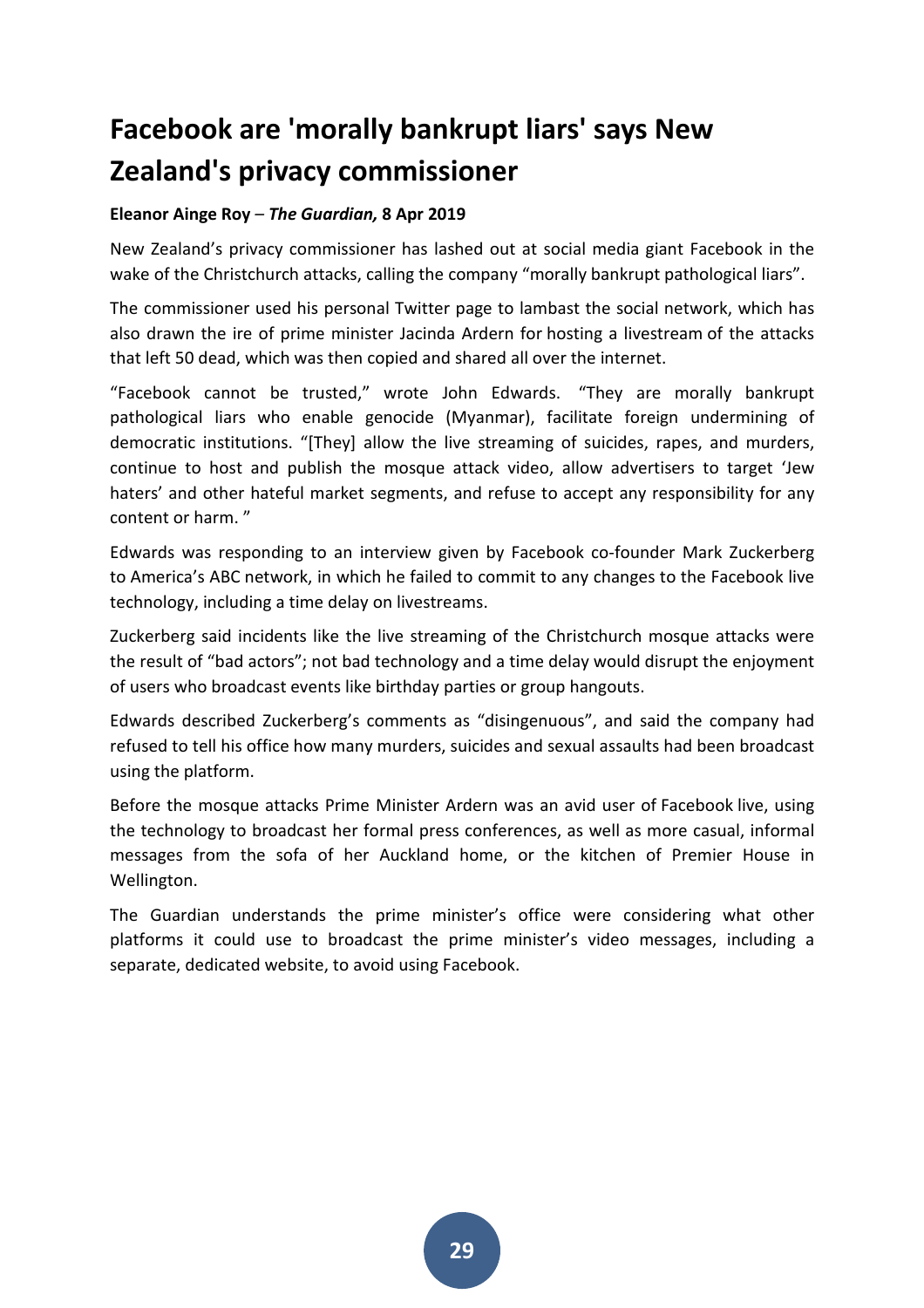### **Stop making free with our sensitive personal data**

#### **Kenan Malik – The Guardian – 3 March 2019**

It's the software that Amazon uses to tell you to buy a book you know you'll never read. And Twitter to persuade you to follow some douchebag. And your local council to tell social workers how to act.

A report by *Sky News*'s Rowland Manthorpe, based on research by Cardiff University's Data Justice Lab, revealed that at least 53 local authorities and almost a third of UK police forces are using "predictive algorithms" to determine how to intervene in everything from traffic management to benefits sanctions.

Bristol city council's integrated analytics hub, for instance, uses data on benefits, school attendance, crime, teenage pregnancy and much more to give people a "risk score" that is then used to flag cases for social work intervention.

For local authorities, such algorithms provide cheap solutions in an age of severely reduced budgets. Their advocates insist that there is nothing to worry about, as computers never make the final decision – they simply aid humans. But as a report from the Data Justice Lab observed, in the "context of deskilling and resource limitations in the public sector, the results of data analytics may significantly constrain and guide decision-making".

It's one thing for Amazon to entice me to read Jordan Petersen or Twitter to push me to follow Piers Morgan. It's quite another for public authorities to use similar algorithms, fed with a mountain of sensitive personal data, to determine who may commit crime or be at risk of abuse.

Such data practices, according to the Cardiff University report, "have become normalised before there has been a chance for broader public discussion". The fact that these systems are already in place "will serve as a rationale for their continued existence and a means to foreclose debate". Isn't it time to have that debate before it's too late?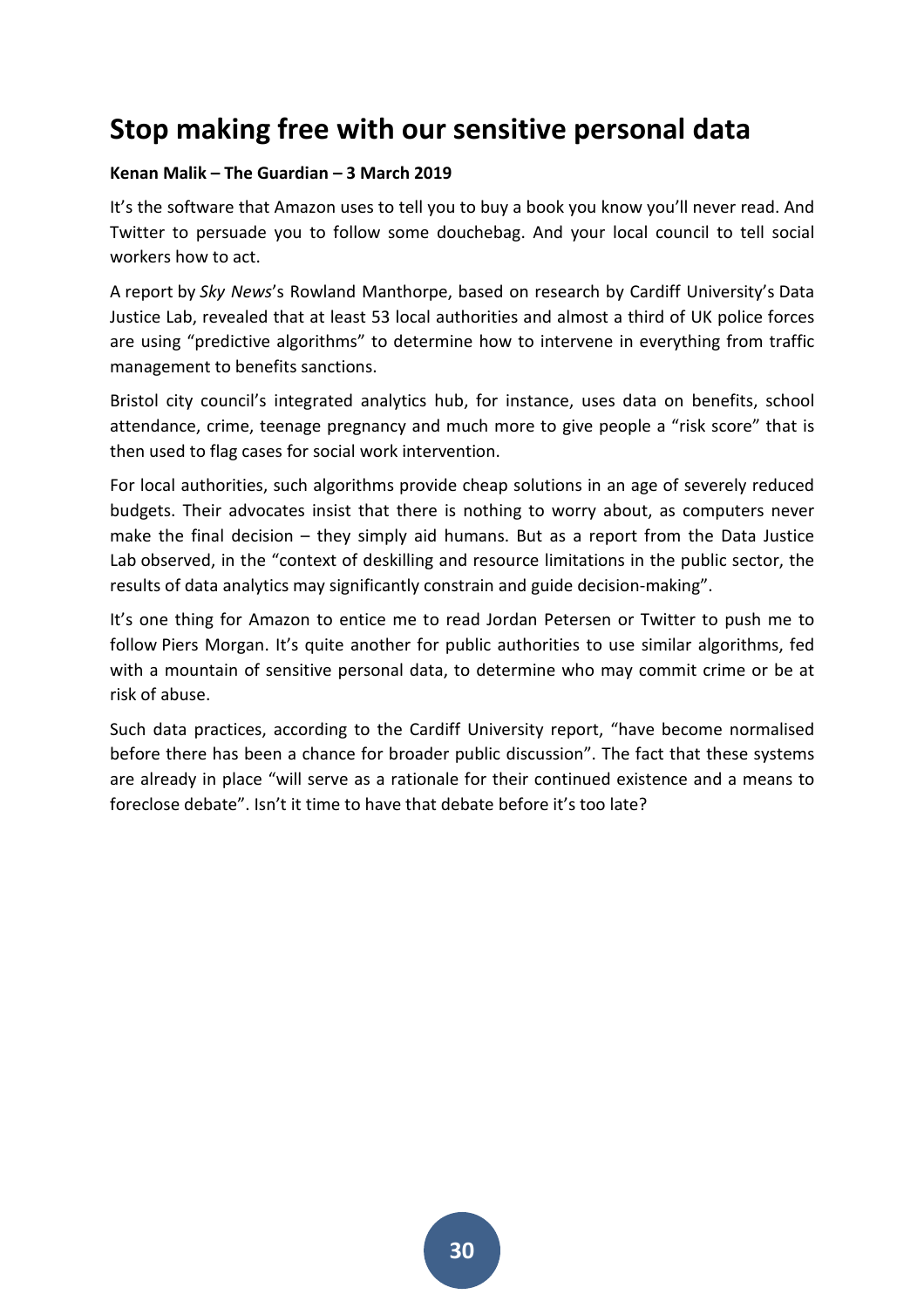### **Ocean plastic predicted to triple within a decade**

### **By Lauren Said-Moorhouse, CNN – March 21, 2018**

Without intervention soon, the amount of plastic littering the world's oceans is expected to triple within a decade, a new UK government report warns.

The "Foresight Future of the Sea" report from the UK Government Office for Science said our oceans have seen "unprecedented change as a result of direct human activity and climate change." It identified the rise of plastic in oceans, along with rising temperatures and sea levels and chemical pollution, as some of the biggest problems the marine environment faces.

The report found that 70% of marine litter is non-degradable plastic which is projected to increase threefold between 2015 and 2025.

Experts suggested the government needed to be more strategic in its approach to the sea in order to successfully halt some of the long-term pollution issues.

"The major response is likely to lie in preventing it from entering the sea, introducing new biodegradable plastics, and potentially public awareness campaigns about marine protection," the report said.

The UK economy relies heavily on oceans with 95% of trade traveling by sea. The report also suggested that the UK had opportunities to capitalize on the "ocean economy" (sea-based industries), which it says could double in size by 2030 to \$3 trillion.

Plastic has been found to choke marine wildlife, and has also entered the ocean food chain - exposing marine life to toxic chemicals that can end up in the food on our plates.

Around 150 million tons of plastic are already floating in our oceans. It is estimated that by 2050 there will be more plastic than fish in our oceans by weight if current rates of plastic dumping hold.

In December, the UK was one of 193 countries that signed a UN resolution to eliminate plastic pollution in the sea. A month later the UK introduced what it described as one of the world's toughest bans on microbeads, outlawing the manufacture of products containing the harmful plastic particles.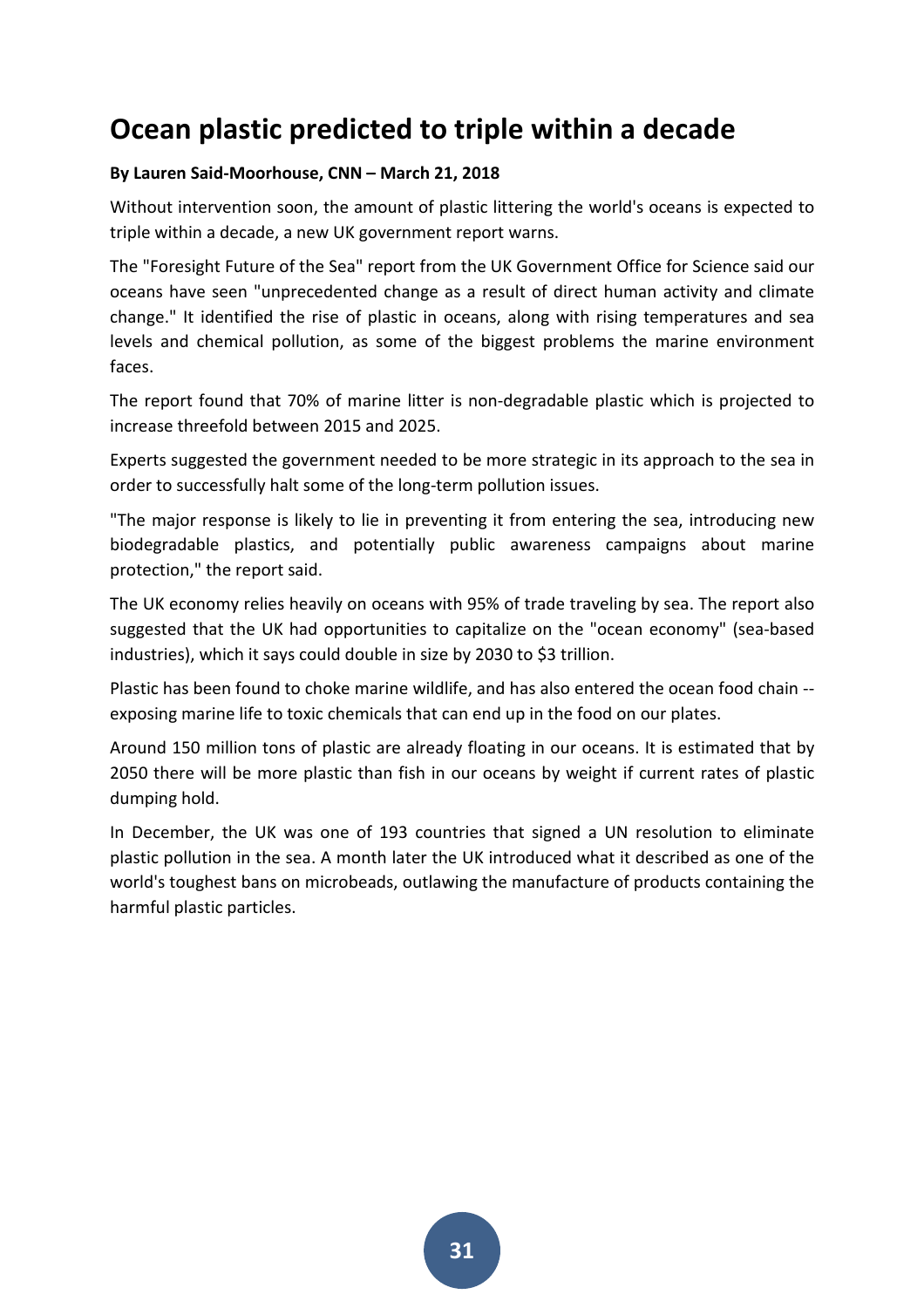## **Cambridge university to study how it profited from colonial slavery**

### **Sally Weale***, The Guardian,* **Tue 30 Apr 2019**

The University of Cambridge is to launch a two-year academic study to uncover how the institution contributed to and profited from slavery and other forms of coerced labour during the colonial era.

Two full-time post-doctoral researchers will conduct the inquiry. Their brief is to find out how the university gained from slavery, through specific financial bequests and gifts. They will also investigate the extent to which scholarship at Cambridge might have reinforced, validated or perhaps challenged race-based thinking at the time.

Vice-chancellor Stephen Toope has appointed an eight-member advisory panel to oversee the research and ultimately recommend ways to publicly acknowledge the institution's past links to slavery and address its modern impact.

The way universities and museums deal with the legacy of slave-owning benefactors has become a key area of debate within academia, highlighted in recent years by protests from students such as the "Rhodes must fall" campaign at the University of Oxford.

Last month St John's College, Oxford, advertised a new academic post looking for a researcher to examine the university's contribution to creating and maintaining Britain's colonial empire. All Souls College added a memorial plaque commemorating the slaves who worked on plantations in Barbados. The funds from the plantation were left to the college by a former fellow and were used to build the college's library.

The University of Glasgow last year announced a programme of "reparative justice" after a year-long study discovered that the university benefited from the equivalent of tens of millions of pounds donated from the profits of slavery. It pledged to create a centre for the study of slavery and include a memorial in the name of the enslaved.

Announcing the inquiry at Cambridge, Toope said: "We cannot change the past, but nor should we seek to hide from it. I hope this process will help the university understand and acknowledge its role during that dark phase of human history."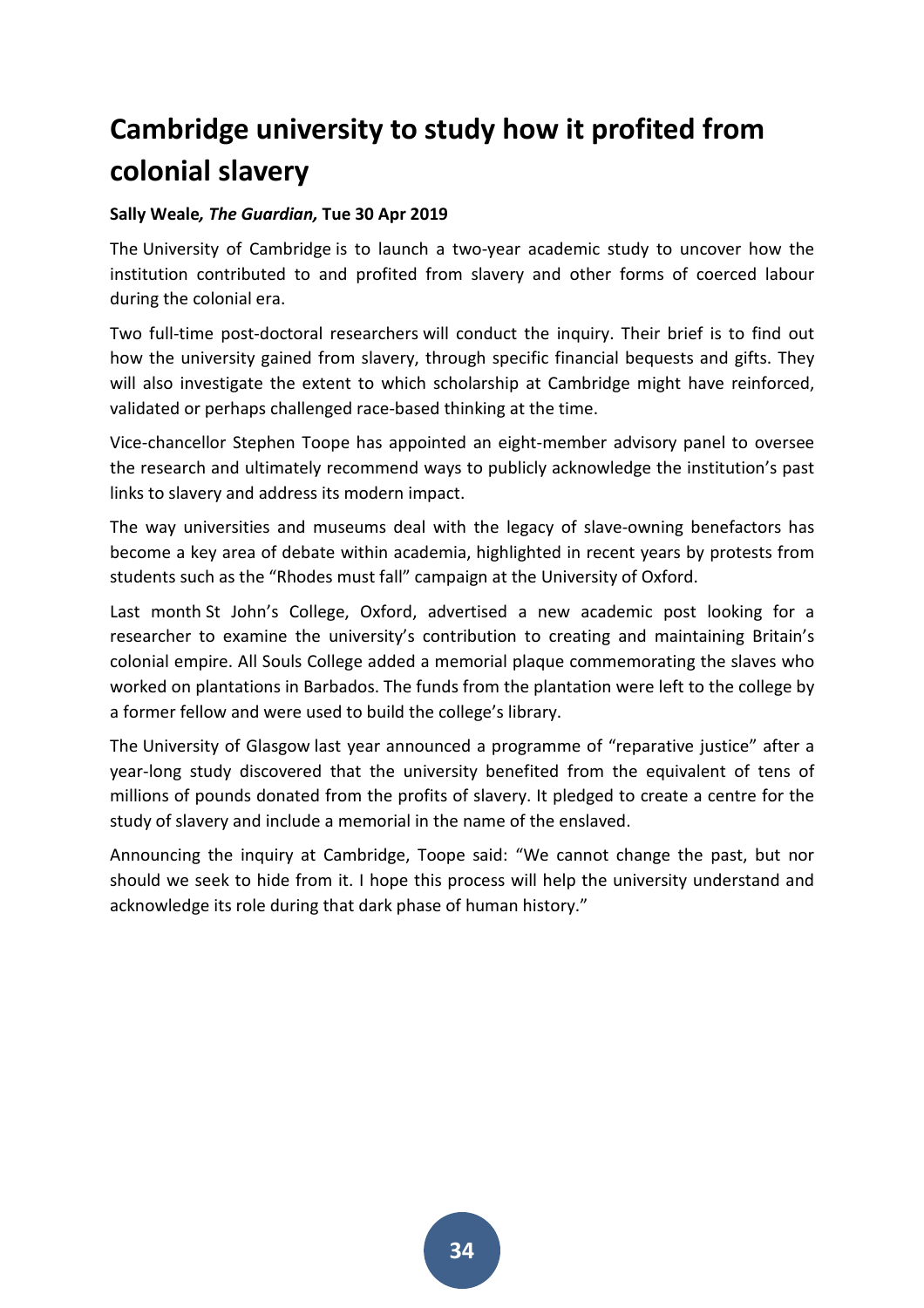### **World's first no-kill eggs go on sale in Berlin**

### **Josie Le Blond – The Guardian – 22 December 2018**

The world's first ever no-kill eggs are now on sale in Berlin after German scientists found an easy way to determine a chick's sex before it hatches, in a breakthrough that could put an end to the annual live shredding of billions of male chicks worldwide.

The patented "Seleggt" process can determine the sex of a chick just nine days after an egg has been fertilised. Male eggs are processed into animal feed, leaving only female chicks to hatch at the end of a 21-day incubation period.

"If you can determine the sex of a hatching egg you can entirely dispense with the culling of live male chicks," said Seleggt managing director Dr Ludger Breloh, who spearheaded the four-year programme by German supermarket Rewe Group to make its own-brand eggs more sustainable.

"It's not about winning or losing," he added of the worldwide race to find a marketable solution. "We all have the same goal, which is to end the culling of chicks in the supply chain. Of course, there's competition, but it's positive in that it keeps us all focused on that goal."

An estimated 4-6 billion male chicks are slaughtered globally every year because they serve no economic purpose. Some are suffocated, others are fed alive into grinding or shredding machines to be processed into reptile food.

The culling is a messy solution to a thorny problem of modern poultry farming. Humans have bred chickens for one of two purposes: to produce eggs, or meat. Yet half of all the animals bred for this purpose are considered useless. Male chicks lay no eggs and don't grow fast enough to justify the cost of feeding them up for meat. So, they are simply destroyed.

Chick culling has become increasingly controversial. In 2015, a video went viral of an Israeli animal rights activist shutting down a chick shredding machine and challenging a police officer to turn it back on. Consumer kickback has prompted a global race to develop a more humane solution. [...]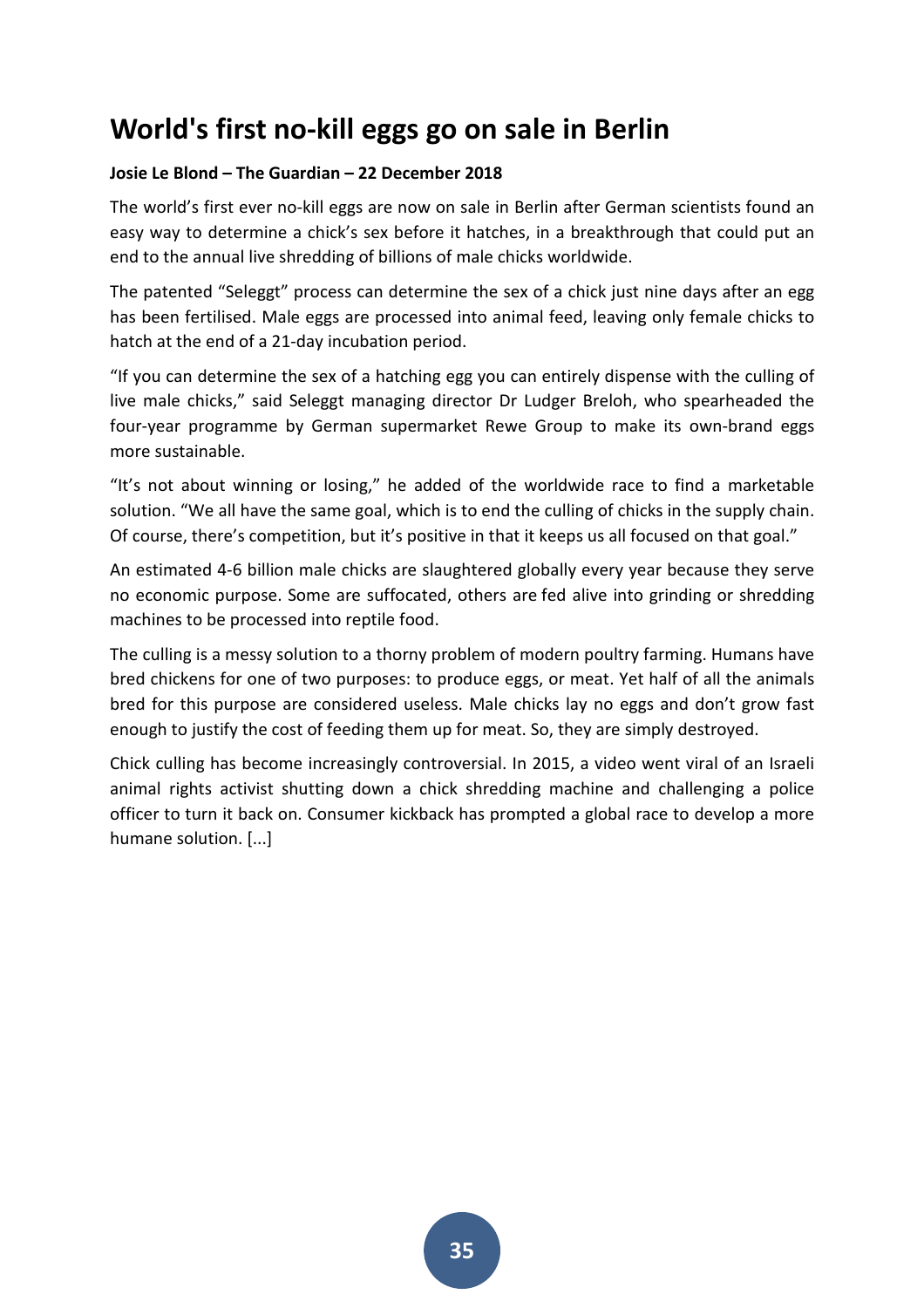### **Why we shouldn't all be vegan**

### **THE CONVERSATION - Jan 16, 2019**

After decades in which the number of people choosing to cut out meat from their diet has steadily increased, 2019 is set to be the year the world changes the way that it eats. Or at least, that's the ambitious aim of a major campaign under the umbrella of an organisation simply called EAT. The core message is to discourage meat and dairy, seen as part of an "over-consumption of protein" – and specifically to target consumption of beef.

The push comes at a time when consumer behaviour already seems to be shifting. In the three years following 2014, according to research firm GlobalData, there was a six-fold<sup>2</sup> increase in people identifying as vegans in the US, a huge rise – albeit from a very low base. It's a similar story in the UK, where the number of vegans has increased by 350%, compared to a decade ago. And across Asia, many governments are promoting plant-based diets. New government dietary guidelines in China, for example, call on the nation's 1.3 billion people to reduce their meat consumption by 50%. Flexitarianism, a mostly plant-based diet with the occasional inclusion of meat, is also on the rise.

EAT describes itself as a science-based global platform for food system transformation. It has partnered with Oxford and Harvard universities, as well as with the medical journal The Lancet. But we have concerns that some of the science behind the campaign and the policy is partial and misleading.

A shift towards a radically plant-based planetary diet loses the many benefits of livestock – including its deployment on land that is not suitable for crop production, its contribution to livelihoods, and the many other benefits that animals provide. Sustainable, ecological and harmonious animal production really should be part of the solution of the "world food problem", considered from both the nutritional and environmental scenarios. The Earth is an extraordinarily complex ecosystem – any one-size-fits-all solution risks wreaking havoc<sup>3</sup> with it.

 $2$  Six-fold = multiplied by 6

 $3$  To wreak havoc = to cause chaos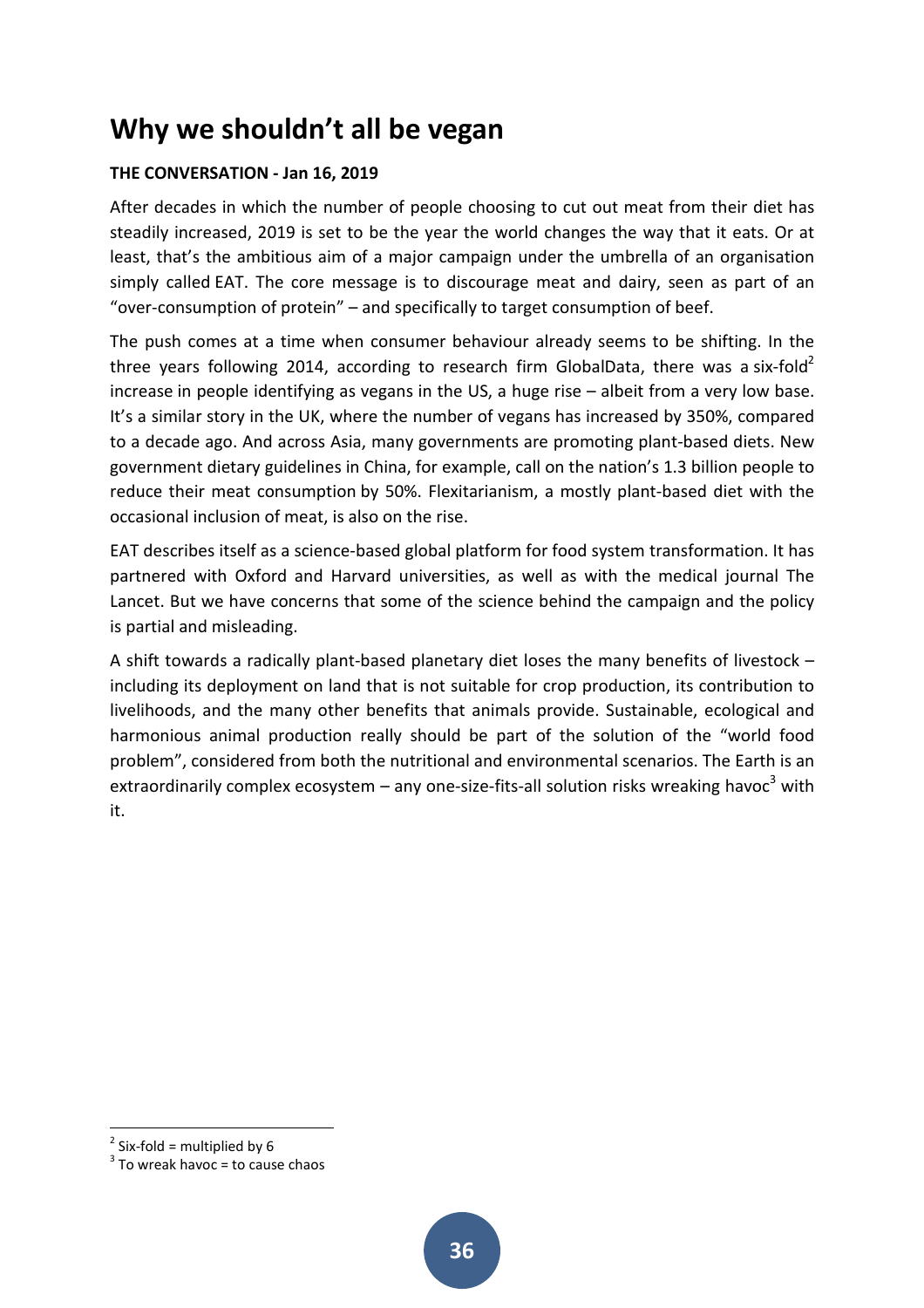## **Farm Animals May Soon Get New Qualities With Gene-Editing**

#### **VOA News – November 25, 2018**

By using a process called gene-editing, the company, Recombinetics, says it may be able to remove problem-causing genetic traits from some animals.

Recombinetics says it can produce cows born without horns — those sharp objects on top of their heads. By using the editing process, the company says it can also breed cows that survive in hot weather. With gene-cutting, it says, pigs could live and never fully grow up. Why would that be a good idea? When male pigs reach puberty, their meat can have an unpleasant smell.

The company must first persuade United States government officials that gene-edited animals are safe, and no different than ones bred the traditional way.

There has been debate as to whether people would want to eat food that comes from geneedited animals.

Last month, the FDA announced an action plan that described the steps it will take to support both plant and animal biotechnology, while safeguarding public health.

To make this technology more acceptable, Recombinetics is not yet changing animals' genes to greatly increase their growth or productivity. That could make the animals seem too strange to people. Instead, the company says it is adding gene-edited traits to ease animals' suffering.

Cow horns can hurt other cows, animals and people. Animal rights activists criticize the way farmers currently remove cow horns. They use hot irons or a caustic, burning substance to remove the bone.

This is how Recombinetics says gene-editing works: In a laboratory, workers use an instrument called a "molecular pencil" to "erase, or cut, re-write, remove, or add genes." This newly edited gene then would be included when an animal is impregnated.

Last year, the company had a gene-edited male cow without horns. It fathered several cows. They were also all born hornless and are being raised on the grounds of the University of California, Davis. When the female offspring grow up and begin producing milk, the milk will be tested for any problems. [...]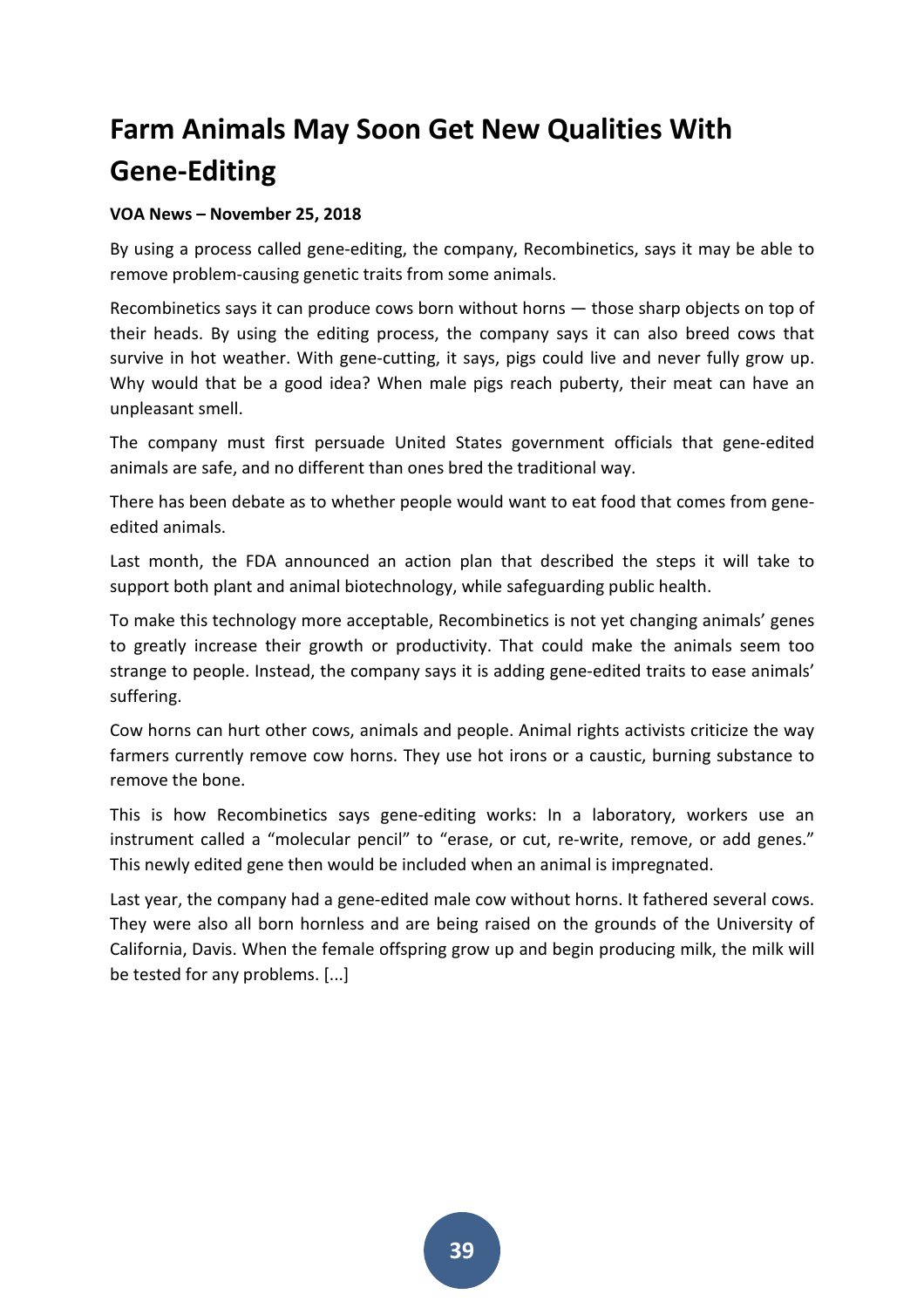## **ILO: Changing World of Work Poses New Safety, Health Risks**

#### **Lisa Schlein – VOA News – April 18, 2019**

The U.N. labor agency says existing methods of protecting workers from accidents and disease are not good enough to deal with new occupational hazards arising from changes in the nature of work. The International Labor Organization (ILO) is calling for revisions to address physical and psychological problems stemming from the changing job world.

In a new report, ILO estimates find 2.78 million workers die from occupational accidents and work-related diseases each year. It says more than 374 million people are injured or fall ill every year through work-related accidents. The cost to the world economy from work days lost is nearly four percent of global Gross Domestic Product.

The ILO's report warns the changes and dangers posed by an increase in technology could result in a worsening of that situation. It says new measures must be implemented to deal with the psycho-social risks, work-related stress and non-communicable diseases resulting from new forms of work.

It says digitization, artificial intelligence, robotics and automatization require new monitoring methods to protect workers.

Manal Azzi, an ILO Technical Specialist on Occupational Safety and Health, says that on the one hand, new technology is freeing workers from many dirty, dangerous jobs. On the other, she says, the jobs can raise ethical concerns.

She told VOA surveillance of workers has become more intrusive, leading them to work longer hours, a situation that may not be ethical.

"Also, different monitoring systems that workers wear. Before, you would punch in, punch out. Now, you could wear bands on your wrist that show how many hours you are actually working in a production line. And, there is even discussion of introducing implants, where workers can be continuously surveyed on their production processes," she said.

Another area of concern is climate change. The ILO is positive about the green jobs being introduced. But it says care must be taken to protect people from warmer temperatures that increase risks, including air pollution, heat stress, and newly emerging diseases.